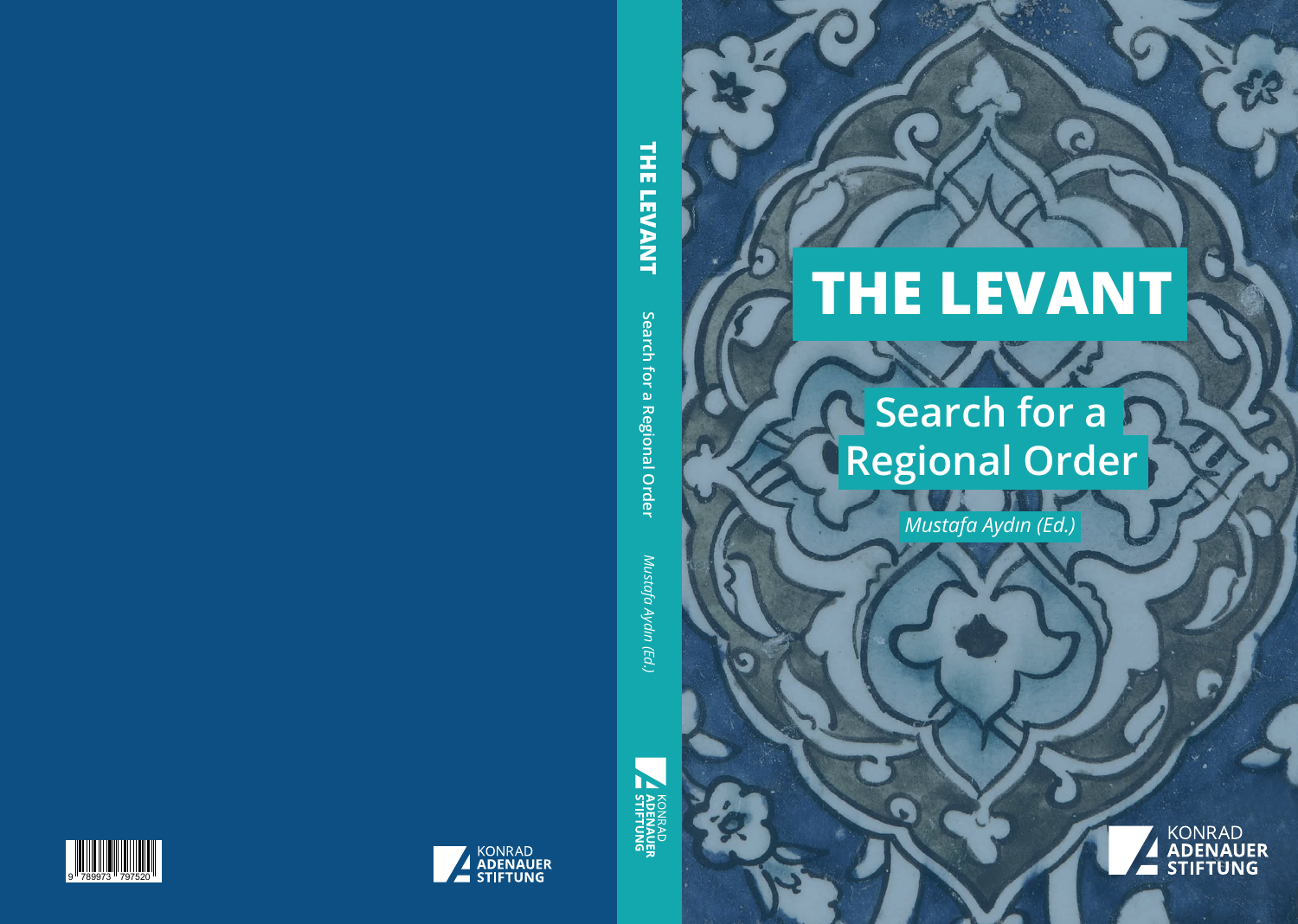# **THE LEVANT**

## **Search for a Regional Order**

*Mustafa Aydın (Ed.)*

*- December 2018 -*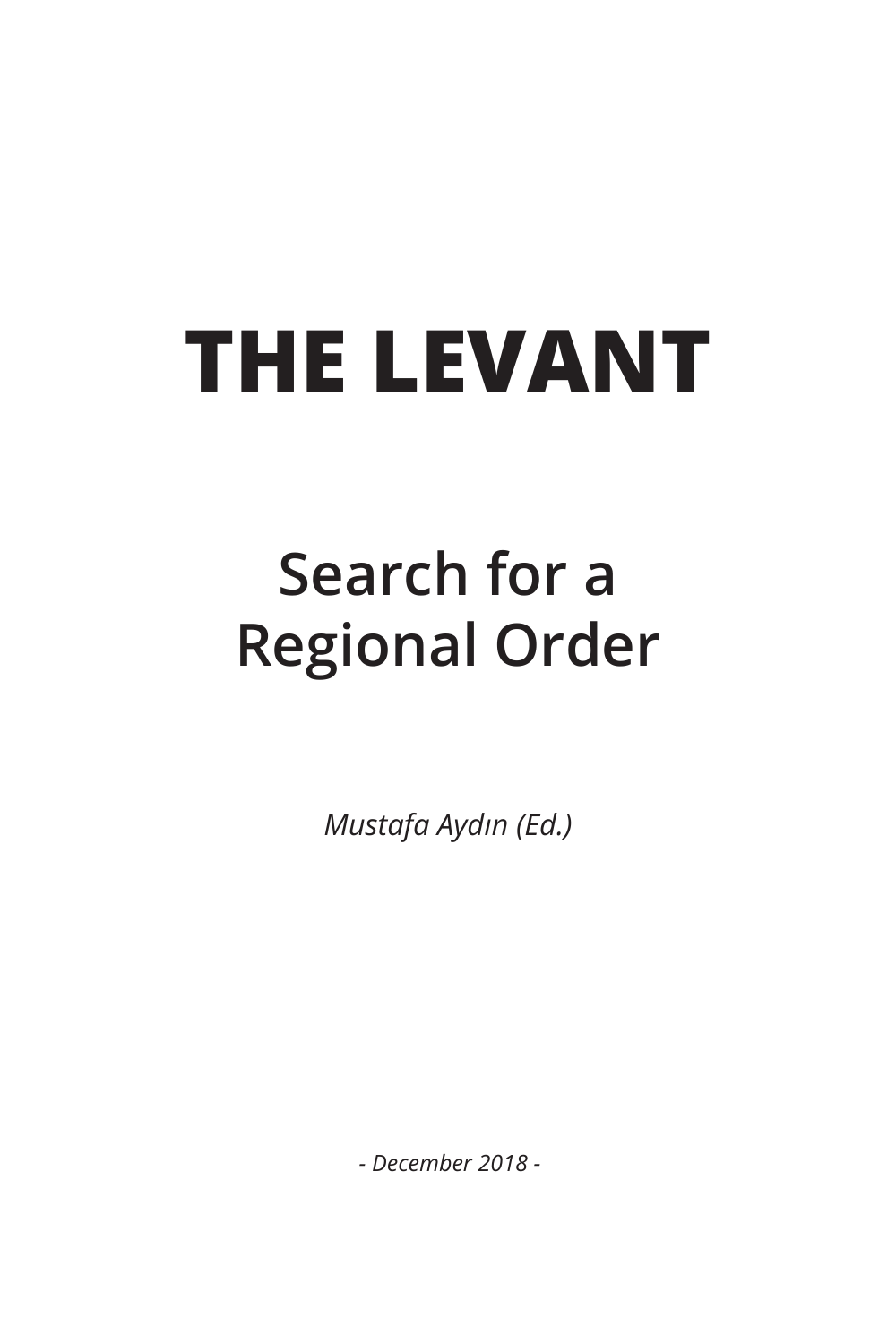### **Contents**

| <b>Preface</b><br>Canan Atılgan                                                                                                                              | 4   | 5) Prospects for Economic Integration in the Levant<br>Nader Habibi                                                 | 128 |
|--------------------------------------------------------------------------------------------------------------------------------------------------------------|-----|---------------------------------------------------------------------------------------------------------------------|-----|
| Introduction<br>Mustafa Aydın                                                                                                                                | 6   | 6) Challenges of Demographic Pressures and Resource<br>Scarcity for Political Economy in the Levant and MENA Region | 156 |
|                                                                                                                                                              |     | Özlem Tür                                                                                                           |     |
| Part I: Challenges for and Foundations of a Regional Order                                                                                                   |     | Part III: The New Balance of Power: Key Actors for the Region                                                       |     |
| 1) Sovereignty Versus Sectarianism: Contested Norms<br>and the Logic of Regional Conflict in the Greater Levant<br>Steven Heydemann and Emelie Chace-Donahue | 16  | 7) Levantine Challenges on Turkish Foreign Policy<br>Mustafa Aydın and Cihan Dizdaroğlu                             | 184 |
| 2) Identity Politics and Regional Order in the Levant<br>Kristing Kausch                                                                                     | 48  | 8) Understanding Tehran's Long Game in the Levant<br>Sanam Vakil                                                    | 214 |
| 3) Democratic Transitions in the Levant: Prospects for<br>Restoring a Regional Order<br>Katerina Dalacoure                                                   | 66  | 9) Russian Policy in the Levant<br>Irina Zvyagelskaya                                                               | 248 |
| Part II: Building a Regional Economic Framework                                                                                                              |     | <b>10)</b> US Policies Adrift in a Levant in Turmoil<br>Evrim Görmüş and Soli Özel                                  | 274 |
| 4) Discovery of Energy Reserves in the Levant and<br>Impacts on Regional Security<br>Gareth Winrow                                                           | 100 |                                                                                                                     |     |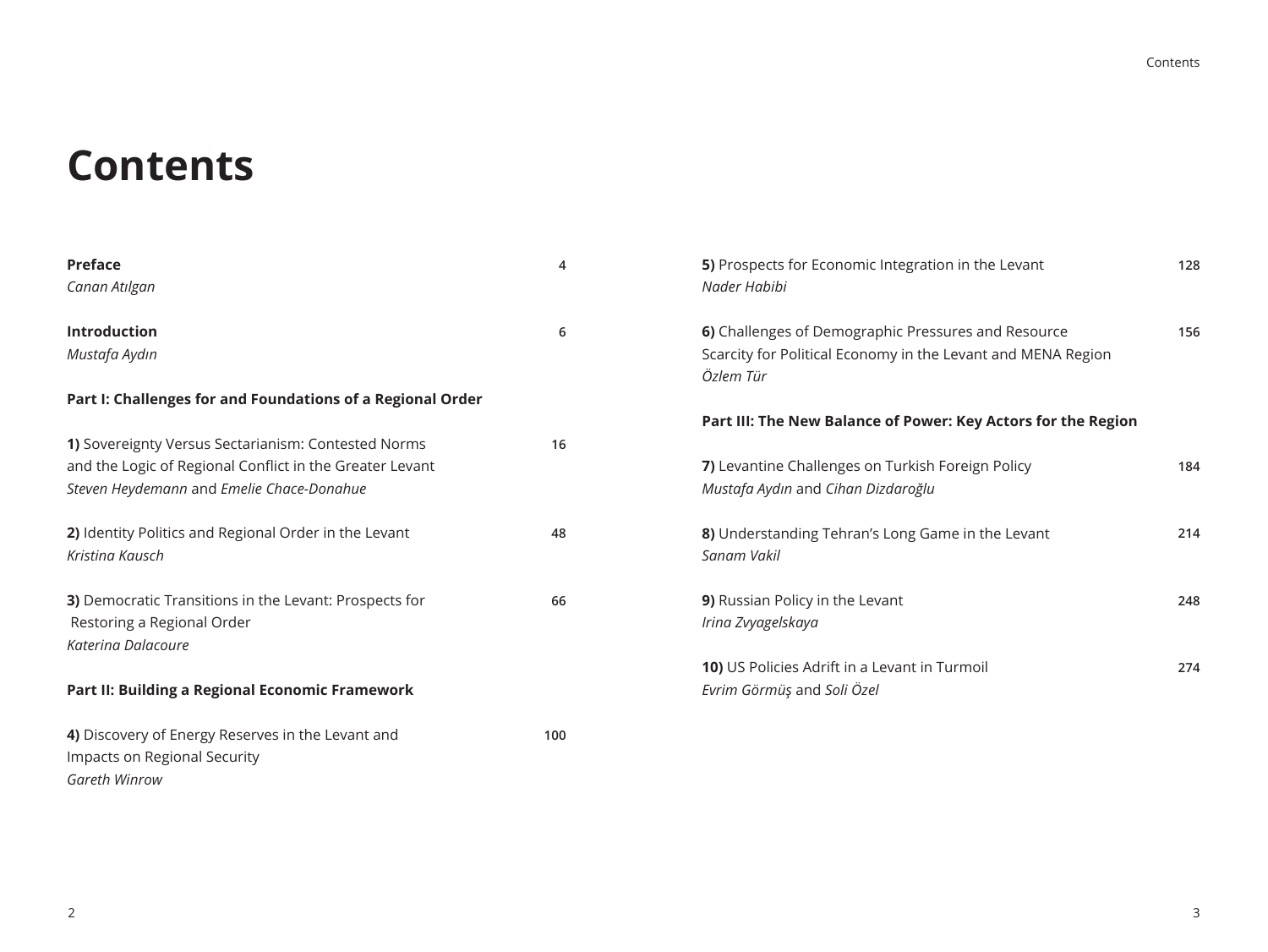### **Levantine Challenges on Turkish Foreign Policy**

Mustafa Aydın – Cihan Dizdaroğlu

#### **Introduction**

Modern day Turkey has not seen itself as part of the Levant and has not looked at the region as an integrated unit of analysis until recently, and thus has not taken a holistic approach towards the region. Turkey's perception of the Eastern Mediterranean was restricted to Cyprus, and the rest of the Levant was construed as part of the wider Middle East.<sup>1</sup> Accordingly, the Turkish academic literature does not refer to the Levant, except on rare occasions where it actually discusses the Cyprus problem.<sup>2</sup>

Regardless, as one of the most powerful states in the region, Turkey has been an important actor in Levantine politics and played an active role in the region during the 1930s in response to Italy's expansionist tendencies towards the Eastern Mediterranean. The 1936 proposal to create Mediterranean Pact was one such example. But by the outbreak of the Second World War, these sporadic ideas had not yet transformed

(1) İlter Turan, "Turkey and the Mediterranean: Balancing Geopolitics and Geo-Economics", *German Marshall Fund Mediterranean Policy Program Policy Brief*, 2011, p. 1; Kemal Kirişci, "Comparing the Neighbourhood Policies of Turkey and the EU in the Mediterranean" in Meliha Benli Altunışık, Kemal Kirişci and Nathalie Tocci (eds.), *Turkey: Reluctant Mediterranean Power,*  Washington D.C., German Marshall Fund, 2011, p. 23.

into a full-fledged regional policy and then after the war, the region was perceived only within the context of the emerging East-West rivalry.3

The end of the Cold War allowed Turkey to redefine its priorities in international politics. Prompted by its growing economic needs after the liberalization program of the early 1980s, Turkey prioritized its economic relationships in its neighbourhood rather than focusing on global security concerns. This transformation into what Kirişçi referred to as a 'trading state' saw Turkey increase its focus on its neighbourhood.4 The Levant, however, with the exception of Israel, remained rather insignificant in most of the early post-Cold War era. Only after the rise of the Justice and Development Party (JDP) to power in 2002 did the wider Middle East, including the Levant, attract increased attention from Turkey.

While the JDP emphasized the importance of economic prosperity and stability in Turkey's neighbourhood, the country's regional policies shifted in several aspects. Rather than focusing on long-standing problems such as the Cypriot imbroglio, the JDP preferred new policy tools to improve Turkey's relations with its neighbours such as visa-liberalization, mediation, building industrial zones and free trade areas, and joint cabinet meetings. Thus, a new policy line, formulated as 'zero problems with neighbours', was spearheaded by Ahmed Davutoğlu, the then Chief Foreign Policy Adviser to the Prime Minister and later the Minister of Foreign Affairs.<sup>5</sup>

<sup>(2)</sup> Turan, "Turkey and the Mediterranean", pp. 1-6; Kirişci, "Comparing the Neighbourhood", pp. 21-44; Ebru Oğurlu, "Rising Tensions in the Eastern Mediterranean: Implications for Turkish Foreign Policy", *Instituto Affari Internazionali Working Paper*, No 1204, 2012, pp. 1-15.

<sup>(3)</sup> Meliha Benli Altunışık, "Turkey as a 'Mediterranean Power' ", in Altunışık, Kirişci and Tocci (eds.), *Turkey: Reluctant Mediterranean Power,* p. 9.

<sup>(4)</sup> Kemal Kirişci, "The Transformation of Turkish Foreign Policy: The Rise of the Trading State", *New Perspectives on Turkey,* No 40, 2009, pp. 29-57.

<sup>(5)</sup> Ahmet Davutoğlu, *Stratejik Derinlik* [The Strategic Depth], İstanbul, Küre, 2001; Ahmet Davutoğlu, "Turkey's Foreign Policy Vision: An Assessment of 2007", *Insight Turkey,* Vol. 10 (1), 2008, pp. 77-96; Ahmet Davutoğlu, "Principles of Turkish Foreign Policy", Conference Speech at SETA Foundation Washington D.C. Branch, 8 December 2009; Ahmet Davutoğlu, "Perspectives on Turkish Foreign Policy", Speech at the Brookings Institution, 29 November 2010.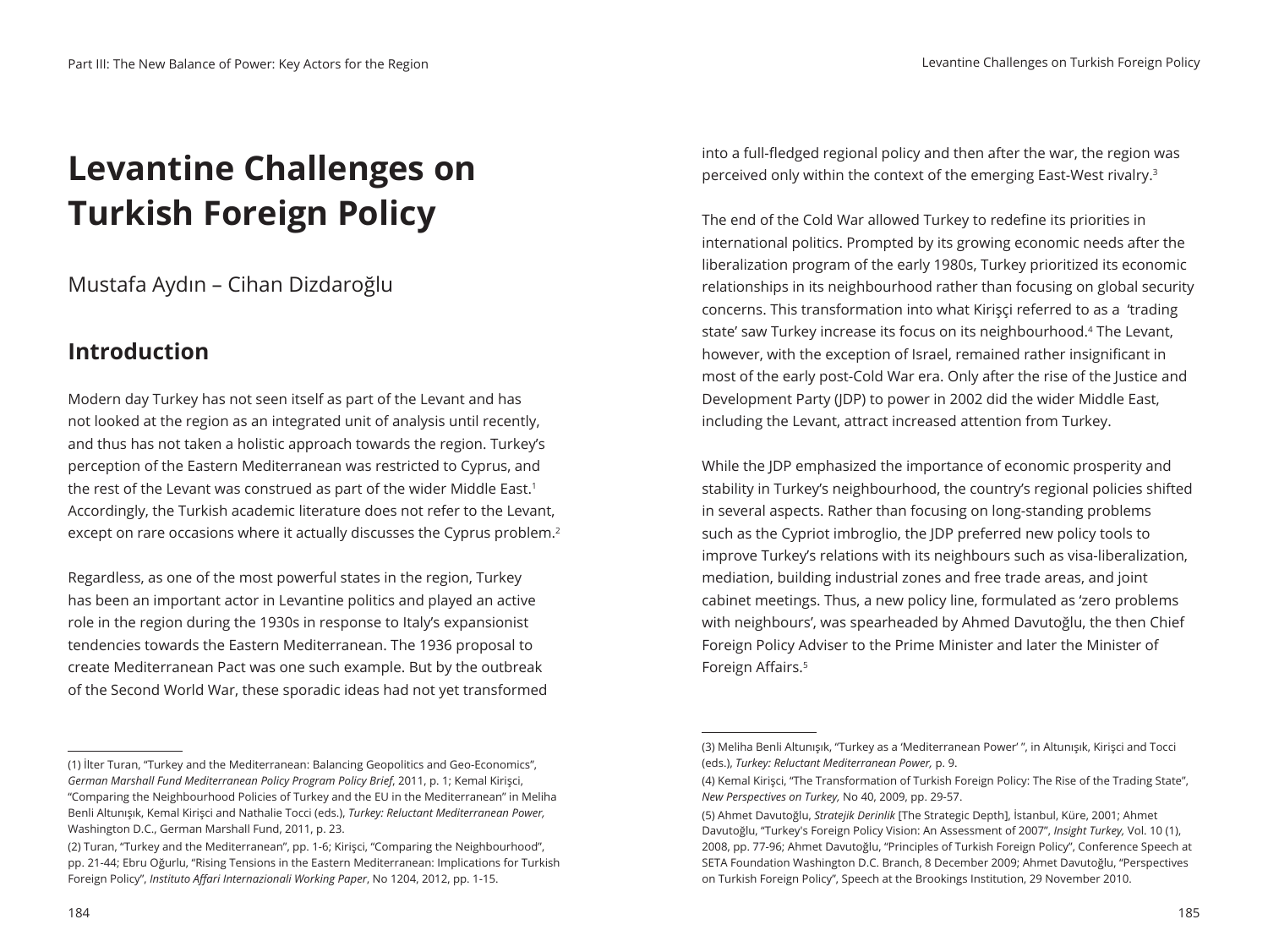In addition to the new policy approach, the country's political transformation and the emergence of new political classes with different preferences as well as the problems in accession negotiations with the EU triggered a transformation in Turkish foreign policy. Especially after JDP's second electoral victory in 2007, Turkey began to focus more closely on what it deemed it's neighbourhood, an area that encompassed the Levant, the Near East (including Iran and the South Caucasus), and North Africa. As a result, Turkey's relations with the countries of the region have increased considerably and reorientation of its foreign policy has become discernable.

Meanwhile, several regional and international developments provided momentum for Turkey's engagement with the Levant. First, the discoveries of hydrocarbon resources off the coasts of Israel, Cyprus and Egypt (Tamar field in 2009, Leviathan in 2010, Aphrodite in 2011, and Zohr in 2015) presented opportunities not only for the littoral states, but also for international actors. While the newly found reserves, with an estimated 122 trillion cubic feet (tcf) of natural gas in the Levant Basin, sparked a debate over the region's potential to become an additional source of energy for European markets,<sup>6</sup> it also encouraged Turkey in its strategy aimed at turning it into an 'energy hub' in the Eastern Mediterranean. As it is at the centre of the most direct and economic transport route from the region to Europe, Turkey is uniquely positioned to benefit from the development of Levantine energy resources. However, new challenges emerged as a result of these discoveries in terms of ownership of the resources, delimitation of territorial waters, maritime borders, and exclusive economic zones under conflicting atmosphere.

Secondly, the outbreak of the Arab Spring uprisings in late 2010 created additional security problems for regional and international actors. Like others, Turkey was caught unprepared by the widespread political instability of the region, which subsequently has had a serious impact on Turkey's domestic stability as well as its relations with the regional states. While Turkey had earlier managed to establish somewhat workable political and economic relations with the existing regimes in the region, the chaos that followed the outbreak of the Arab Spring uprisings has disrupted these relations. Whereas Turkey previously faced an 'ethics versus interest' dilemma in its connections with the autocratic regimes,<sup>7</sup> its policies of supporting pro-democracy actors, providing aid to opposition groups, and aiming for regime change in neighbouring countries has resulted in short-term problems and long-term uncertainties.

Finally, various developments in the surrounding region over the last few decades, such as the instability wrought by United States' invasion of Iraq to the continued stagnation of the Arab-Israeli peace process, have continued to fuel region-wide turmoil, increasing political instability, slowing economic development, and affecting the balance of power. While the region's full potential could only be unleashed with the onset of stability, history demonstrates that stability can only be established when the region is controlled by a hegemonic power, $^8$  or an agreement is achieved among the paternalist states.9

<sup>(7)</sup> Ziya Öniş, "Turkey and the Arab Revolutions: Boundaries of Regional Power Influence in a Turbulent Middle East", *Mediterranean Politics*, Vol. 19 (2), 2014, p. 6.

<sup>(8)</sup> Volkan Ş. Ediger, Balkan Devlen and Deniz Bingöl McDonald, "Levant'ta Büyük Oyun: Doğu Akdeniz'in Enerji Jeopolitiği [Great Game in Levant: Energy Geopolitics of the Eastern Mediterranean], Uluslararası İlişkiler, Vol.9 (33), p. 80.

<sup>(9)</sup> Mustafa Aydın and Damla Aras, "Political Conditionality of Economic Relations Between Paternalist States: Turkey's Interaction with Iran, Iraq, and Syria", *Arab Studies Quarterly*, Vol. 27 (1-2), 2005, pp. 21-43.

<sup>(6) &</sup>quot;Assessment of Undiscovered Oil and Gas Resources of the Levant Basin Province, Eastern Mediterranean", *U.S. Geological Survey*, March 2010, http://pubs.usgs.gov/fs/2010/3014/pdf/ FS10-3014.pdf (Accessed 12 February 2014).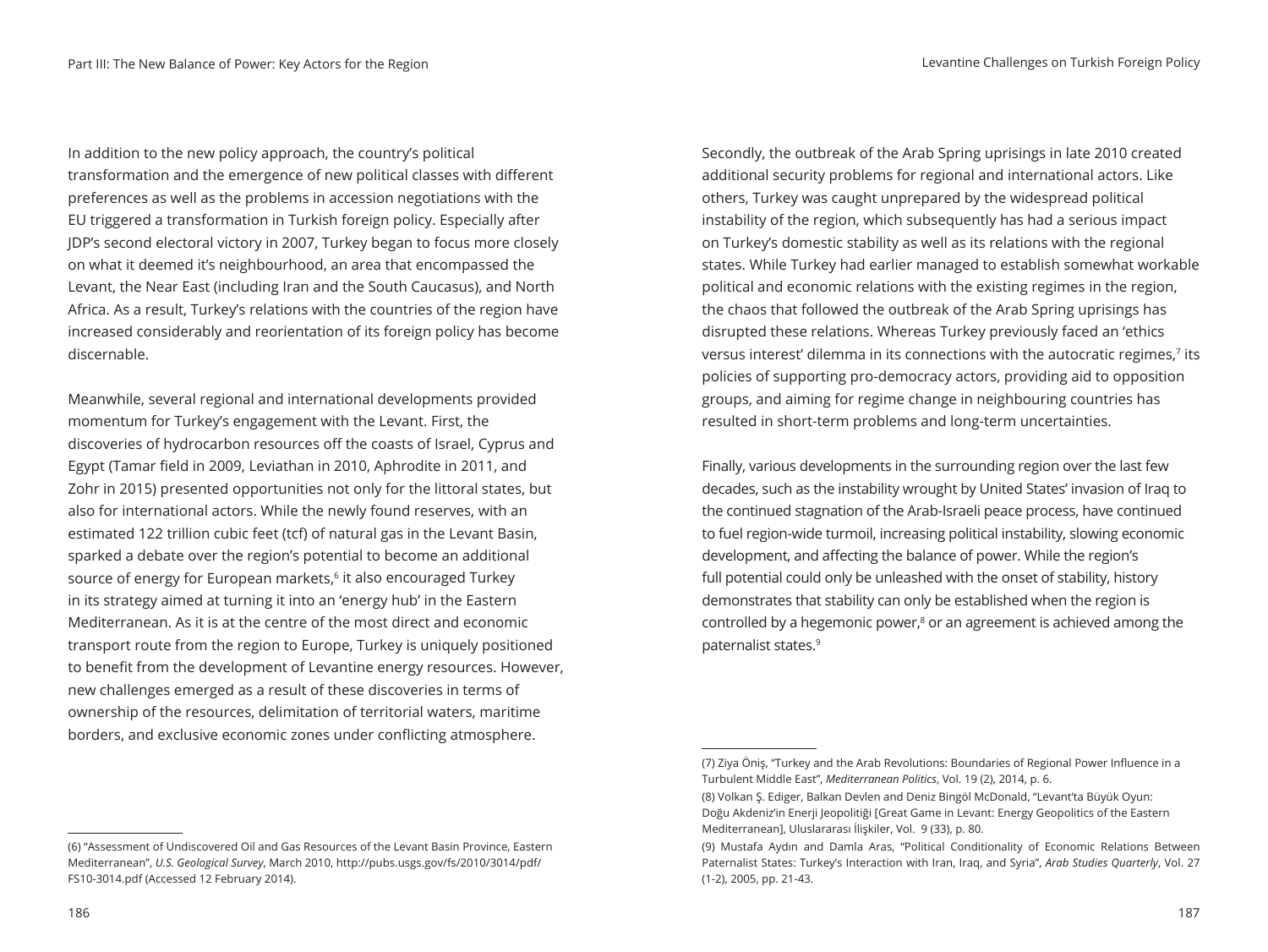This paper will first look at the recent history of Turkey's relations with the Levantine countries. Then, it will focus on the regional and international developments that influence Turkey's policies towards the region. It will argue that developments in recent years have provided space for Turkey to take a more active role in the region, but that Turkey's own limitations, policy choices, and regional dynamics have restricted its ability to do so.

#### **Recent History of Turkey's Levant Connection**

Since late 1990s, Turkey's engagement with the Levant, and more broadly with the Middle East and North Africa (MENA) region, has become increasingly noticeable. In the absence of a clearly defined Levant policy, the sum of Turkey's bilateral relations with regional countries encapsulates its overall Levant policy.

After decades of tense relations with some of the regional countries, primarily the Republic of Cyprus (RoC) and Syria, Turkey became eager in early 2000s to solve or at least move beyond these problems. Modification of its foreign policy away from security concerns towards an economic focus originally appeared as a result of Turkey's move from import-substitution development strategy to an export-led growth strategy in the 1980s. The liberalization of the Turkish economy prompted the county to focus on nearby markets. Economic considerations would become paramount during the 1990s when Turkey 'became increasingly concerned with…striking deals with foreign governments' in an effort to sell its goods and generate foreign direct investment.10 By the time JDP came to power in 2002, the economic consequences of foreign policy were already weighing heavily on decisionmaking and the main policy motto of the time, i.e., 'zero problems with

(10) Mustafa Aydın, "Twenty Years Before, Twenty Years After: Turkish Foreign Policy at the Threshold of the 21st Century", in Tareq Y. Ismael and Mustafa Aydın (eds.), *Turkey's Foreign Policy in the 21st Century: A Changing Role in World Politics*, New York, Ashgate, 2003, p. 12.

neighbours', was mainly built upon the pre-JDP perspective of developing closer relations with neighbours to further economic prosperity.

Accordingly, a new line of policy, designed to benefit from Turkey's central location and historical connections was put forward by the JDP during the 2000s.11 One of the earliest examples was Turkey's Cyprus policy, where the first JDP government implemented a major policy shift when it supported the peace plan brokered by the UN Secretary General Kofi Annan in 2004. This move could be seen within the wider context of Turkey's changing Levant policy and moving away from exclusive determinacy of security concerns.<sup>12</sup>

In its first term (2002-2007), the JDP focused mainly on Turkey's approximation with the EU law and the related domestic reforms, eventually leading the country to begin accession negotiations with the EU in October 2005. These negotiations would have significant implications on the future course of Turkish foreign policy. The reforms in general improved the country's political stability, supported economic growth, enabled major strides towards democratization, decreased the role of military in political life, and helped change the foreign policy decision-making process. As a result, the influence of the military in decision-making decreased significantly and the policy-shaping role of the National Security Council diminished.13 As the military had played a decisive role throughout the 1990s on Turkey's international relations, the decline of its influence also had a profound affect on the country's foreign policy.14

<sup>(11)</sup> Davutoğlu, "Turkey's Foreign Policy Vision: An Assessment of 2007", p. 78. (12) Altunışık, "Turkey as a 'Mediterranean Power'", p. 15.

<sup>(13)</sup> Mustafa Aydın and Sinem Akgül Açıkmeşe, "Europeanization through EU Conditionality: Understanding the New Era in Turkish Foreign Policy", *Journal of Southern Europe and the Balkans,* Vol. 9 (3), 2007, p. 269.

<sup>(14)</sup> Ümit Cizre, "The Anatomy of the Turkish Military's Political Autonomy", *Comparative Politics*, Vol. 29 (2), 1997, pp. 151-166; Gencer Özcan, "Facing its Waterloo in Diplomacy: Turkey's Military in Foreign Policy-Making Process", *New Perspectives on Turkey*, No 40, 2009, pp. 83-102; Ali L. Karaosmanoğlu, "Transformation of Turkey's Civil-Military Relations Culture and International Environment", *Turkish Studies*, Vol. 12 (2), 2011, pp. 253-264.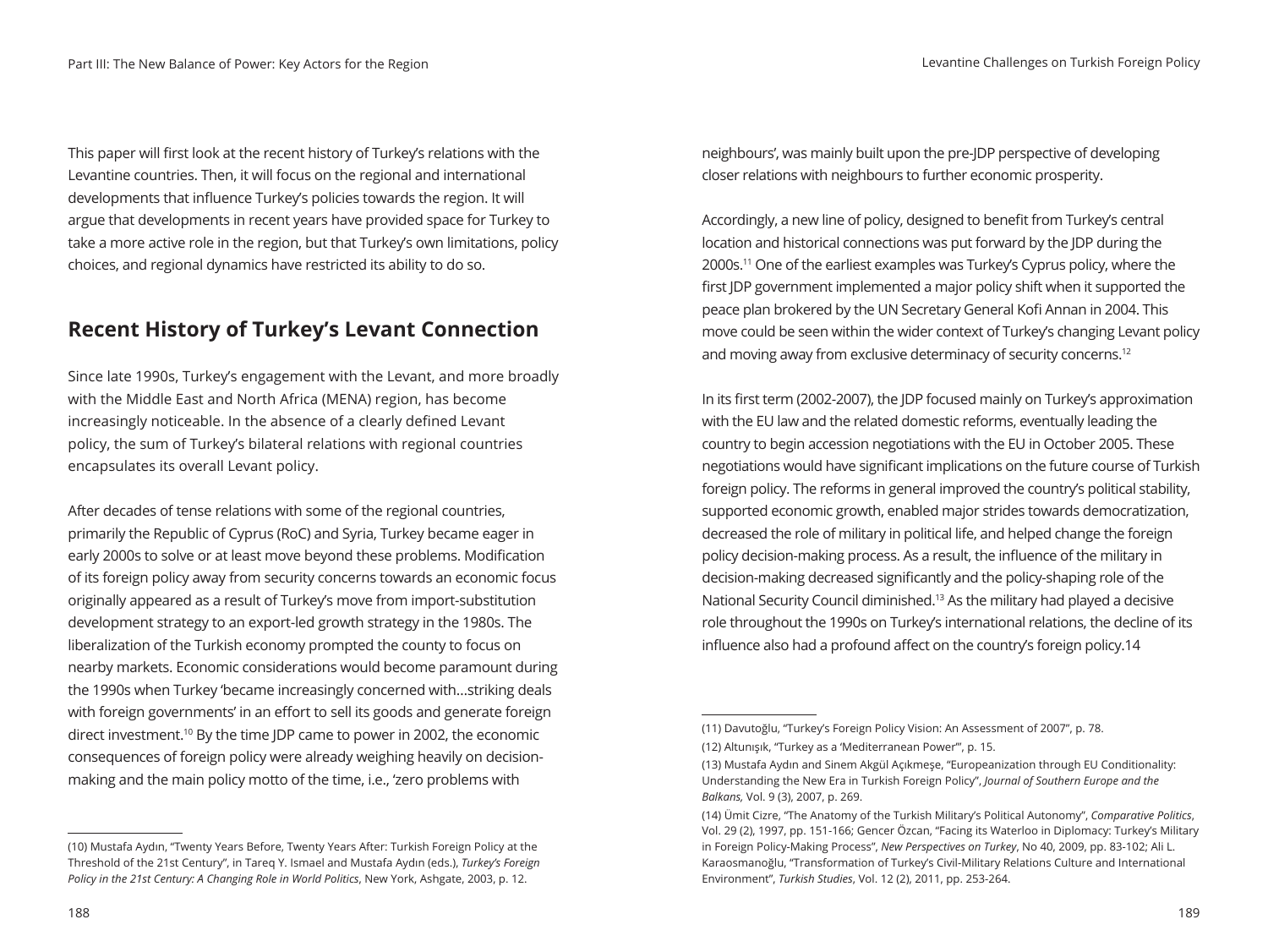In the meantime, the emergence of a new Anatolian bourgeoisie also had an impact on Turkey's policies in its neighbourhood. Through their closer connection with the government, the newly established Independent Industrialists and Businessmen's Association (MÜSİAD) of small to medium sized businesses from Anatolia pushed for closer economic relations with the countries in the wider Middle East.15 Using Turkey's geographical proximity and their cultural affinity, these businessmen enthusiastically penetrated into the Levant,<sup>16</sup> forcing the foreign policy establishment to follow them. As a result, until disrupted by the Arab Spring, JDP governments expanded Turkey's relations with neighbouring countries using new tools such as visa-liberalization, free trade-zones, and joint cabinet meetings.

The most dramatic change was seen in the transformation of relations with Syria. After the signature of the Adana Agreement on 20 October 1998, following a near-war crisis, relations between Syria and Turkey began to improve. The two countries signed a Free Trade Agreement in December 2004, and simultaneously established the Turkish-Syrian Business Council.17 Free trade agreements were also signed with Egypt in 2005, Lebanon in 2010, and Jordan in 2011. To increase the dialogue with these countries, High-Level Strategic Cooperation Councils were established and visa requirements were lifted for citizens of Syria, Jordan, and Lebanon in 2009. Moreover, at Turkey's initiative, the 'Close Neighbours Economic and Trade Association Council' was established in July 2010 with Jordan, Lebanon, and Syria, and a call was issued to

establish the 'East Mediterranean Four: Levant Business Forum' to encourage greater economic integration among these states.18 With these moves, Turkey's economic relations with the Levant expanded steadily and its volume of trade increased significantly.

The closer relations with Israel established during the second part of 1990s mainly on the basis of security cooperation not only continued during the first term of the JDP, but also expanded with Turkey's attempt to play a facilitator role between Israel, Syria, and Palestine.<sup>19</sup> However, relations have since deteriorated with strong criticism of Israel coming from Prime Minister Erdoğan after Israel's 2008 'Operation Cast Lead' in Gaza.20 While the criticism of Israel increased the popularity of the JDP in Turkey and in the Arab Middle East, it led to worsening relations between the two countries. Another contributing incident occurred with the verbal skirmish between Prime Minister Erdoğan and Israeli President Shimon Peres at the World Economic Forum in Davos in 2009.21 The turbulent relations finally led to a breaking point with the *Mavi Marmara*  incident in May 2010, when Israeli troops attacked an international flotilla sailing towards Gaza with the intent to break the Israeli siege. The Israeli attack on the flotilla resulted in the death of eight Turkish citizens. While diplomatic relations ended with the withdrawal of Turkish Ambassador

<sup>(15)</sup> Özlem Tür, "Economic Relations with the Middle East Under the AKP-Trade, Business Community and Reintegration with Neighbouring Zones", *Turkish Studies,* Vol. 12 (4), 2011, pp. 589-602.

<sup>(16)</sup> Mustafa Kutlay, "Economy as the 'Practical Hand' of 'New Turkish Foreign Policy': A Political Economy Explanation", *Insight Turkey,* Vol. 13 (1), 2011, p. 76.

<sup>(17)</sup> Meliha Benli Altunışık and Özlem Tür, "From Distant Neighbours to Partners? Changing Syrian-Turkish Relations", *Security Dialogue,* Vol. 37 (2), 2006, pp. 229-248; Meliha Benli Altunışık, "Turkey's Changing Middle East Policy", *UNISCI Discussion Papers,* No 23, 2010, p. 152.

<sup>(18)</sup> Kemal Kirişci, "Arab Uprisings and Completing Turkey's Regional Integration: Challenges and Opportunities for US-Turkish Relations", *Journal of Balkan and Near Eastern Studies,* Vol. 15 (2), 2013, p. 193; Tür, "Economic Relations with the Middle East", p. 597.

<sup>(19)</sup> Meliha Benli Altunışık and Esra Çuhadar, "Turkey's Search for a Third Party Role in Arab– Israeli Conflicts: A Neutral Facilitator or a Principal Power Mediator?", *Mediterranean Politics*, Vol. 15 (3), 2010, pp. 371-392; İlker Aytürk, "The Coming of an Ice Age? Turkish-Israeli Relations Since 2002", *Turkish Studies,* Vol. 12 (4), 2011, pp. 675-687.

<sup>(20) &</sup>quot;Gaza and Strains in Israeli-Turkish Relations", *Council on Foreign Relations*, 19 January 2010, https://www.cfr.org/interview/gaza-and-strains-israeli-turkish-relations (Accessed 15 December 2017).

<sup>(21) &</sup>quot;Leaders of Turkey and Israel Clash at Davos Panel", *The New York Times*, 29 January 2009, https://www.nytimes.com/2009/01/30/world/europe/30clash.html (Accessed 15 December 2017).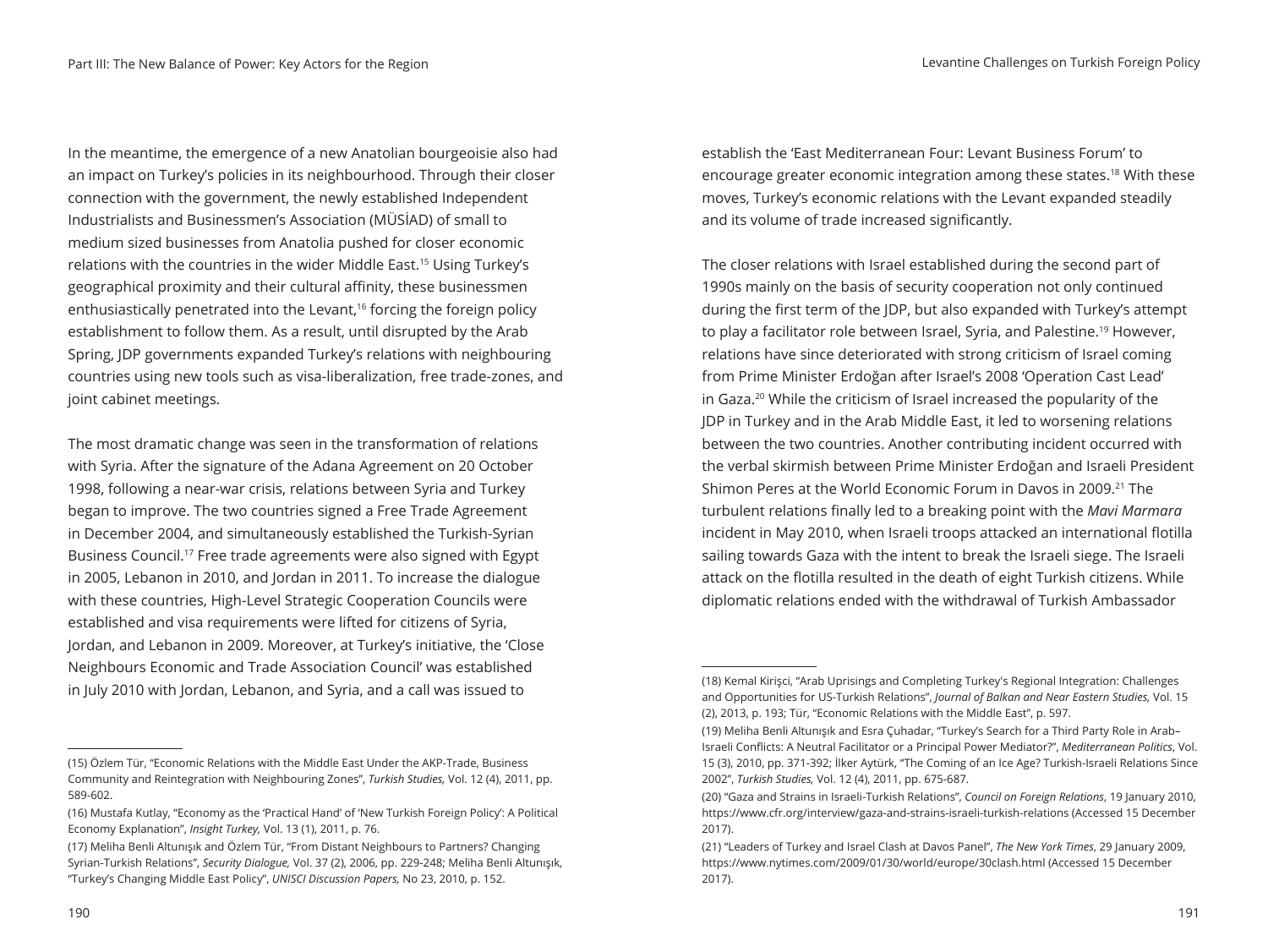to Israel, thanks to the Free Trade Agreement signed in 1996, economic relations continued to expand and trade volumes grew with the sole exceptions being 2009 and 2012

Turkey also contributed to international efforts to bring peace to the region. When the United Nations Interim Force in Lebanon was established in 2006 after the Israel-Hezbollah War, Turkey contributed one frigate and allowed the interim force to use the Mersin Port. Working with Qatar, Turkey played an instrumental role in brokering the Doha Agreement on 21 May 2008 that ended the political stalemate in Lebanon. Similarly, Turkey played a mediator role between Israel and Syria, which would lead to the May 2008 announcement that Israel and Syria had been talking to each other indirectly through Turkey.<sup>22</sup> In a similar vein,

Turkey launched the 'Industry for Peace Initiative' in 2005 and established the Ankara Forum to enable a tripartite dialogue mechanism between Turkish, Israeli and Palestinian business communities.23 All these initiatives collapsed, however, with the 'Operation Cast Lead' in December 2008.

Taken together, Turkey's engagement with the Levant, though started in the late 1990s, increased gradually during the 2000s. With the new policy line and the tools connected with it, Turkey succeeded in establishing good political and economic relations with most countries in the region.

#### **Energy Dimension**

The discovery of offshore hydrocarbon resources in the eastern Mediterranean added a new dimension to Levantine politics. Despite the region's potential as an additional energy supplier to Europe, existing disputes over maritime borders and sovereign rights posed significant barriers. As the maritime borders between the regional countries had not been demarcated before the energy discoveries were made, national claims on the resources overlap and have created a rather tense political environment in the eastern Mediterranean.24

Turkey's concerns mainly relate to its and the Turkish Cypriots' sovereign rights in sea. Since 2003, the RoC has been negotiating delimitation agreements with coastal countries, excluding Turkey, and has granted licenses for exploration and production. Turkey first criticized the RoC because it was not included in these negotiations, though geographical features of the region require multilateral approach. Turkey's second criticism was centred on its argument that the RoC does not have a legitimate claim to represent the entire island of Cyprus. Turkey insists that RoC is not entitled to negotiate and adopt agreements in the absence of the Turkish Cypriot community, and that any resources exploited in future should belong to all Cypriots. Turkey further argues that, in the absence of an agreement between the two sides on the island on how to use potential natural resources, the appropriation of resources has to wait until a comprehensive solution is found. Even if the two sides on the island agree on a solution, Turkey argues, there is a need for negotiation between Turkey and the future state of Cyprus to delimit the sea between them.

<sup>(22)&</sup>quot;Assad confirms Turkish mediation with Israel", *The Guardian*, 24 April 2008, https://www. theguardian.com/world/2008/apr/24/syria.israelandthepalestinians (Accessed 6 May 2018). (23) "TEPAV Hosted the Three Presidents", *TEPAV*, 13 November 2007, http://www.tepav.org.tr/ en/haberler/s/1101 (Accessed 8 February 2014).

<sup>(24)</sup> Walid Khadduri, "East Mediterranean Gas: Opportunities and Challenges", *Mediterranean Politics,* Vol. 17 (1), 2012, p. 111.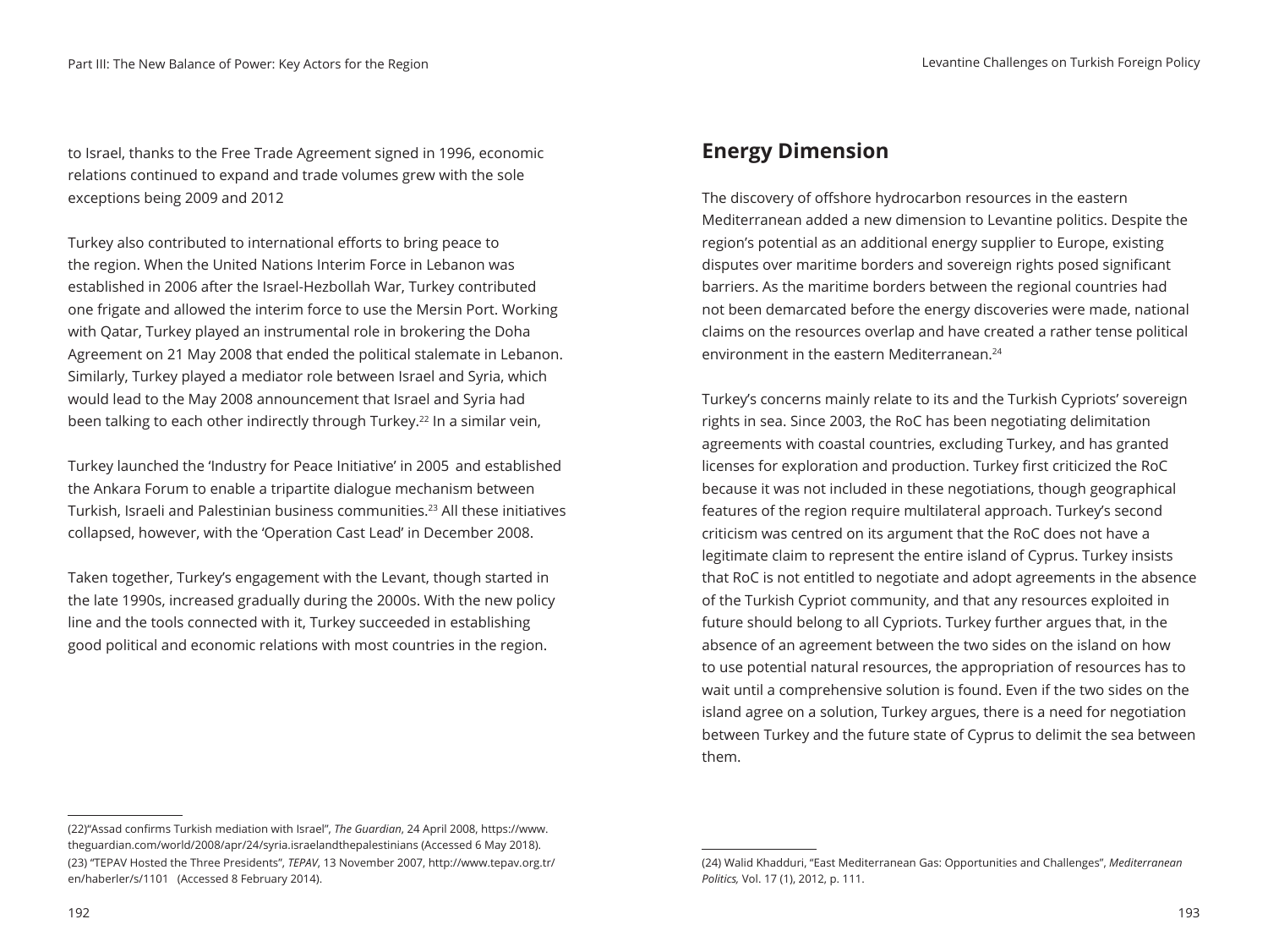Nevertheless, the RoC signed exclusive economic zone (EEZ) agreements with Egypt on 17 February 2003, Lebanon on 17 January 2007, and with Israel on 17 December 2010. In response, Turkey made several demarches with these countries and protested its exclusion from the negotiations, though was not able to prevent the signatures. The RoC adopted a law in February 2007 to identify 13 oil exploration fields around the island and launched its first international tender for offshore exploration on 15 February 2007, prompting Turkey to warn all interested parties to act responsibly and not harm the prospects for a comprehensive Cyprus solution.25 Finally, a US-registered company, Noble Energy, began drilling in the RoC's Aphrodite field on 19 September 2011. In response, Turkey concluded a continental shelf delimitation agreement with the Turkish Republic of Northern Cyprus (TRNC) on 21 September 201126 and in April 2012 authorized Turkish Petroleum Company to begin offshore exploration off the coast of the island in areas that overlap with six exploration fields also claimed by the RoC.

In addition to the discoveries on the Aphrodite field, another Noble Energy led consortium had earlier discovered Tamar field in January 2009 off the coast of Israel, with estimated reserves of 9 tcf of gas, and Leviathan field in December 2010, with estimated reserves of 16 tcf of gas.<sup>27</sup> Finally, in August 2015, ENI of Italy discovered Zohr field off Egypt with more than 30 tcf of potential gas in August 2015.28 These discoveries raised

hopes for possibility of exporting energy to Europe after meeting local demand.It was hoped that a pipeline connecting the regional countries might offer strategic opportunities, such as thawing relations between Israel and Turkey, reaching an agreement on Cyprus, and re-energizing Turkey's efforts to join the EU.<sup>29</sup> Although it initially served as a catalyst to revive the negotiations on the island on 11 February 2014 after a two-year break, the on-going competition in the disputed areas has overshadowed the prospects of solution, and turned into another obstacle in the way of finding a solution for Cyprus. Since then, any attempt to enter the disputed area by RoC authorized companies has elicited a response from the Turkish side, sometimes in the form of Turkish warships blocking drilling ships and declaring immediate area as unsafe for navigation.<sup>30</sup>

Although it is still early to know the final impact of these gas reserves on regional peace and co-operation, the discoveries have already affected regional alliances and altered Turkey's energy strategy. First of all, the alignment between the positions of Israel, the RoC and Greece, arguing that a pipeline from the region would provide cheaper natural gas to Europe and contribute to EU's quest for diversifying its sources of supply, has shifted the regional balance of power. In addition to an agreement between Israel and Egypt in February 2018 on exporting Israeli gas to Egypt, the leaders of Cyprus, Egypt, and Greece have met on several occasions to boost cooperation among the three countries.<sup>31</sup>

<sup>(25)</sup>*Statement of the Spokesman*, Ministry of Foreign Affairs, 14 August 2007, http://www.mfa. gov.tr/\_p\_qa\_32---statement-of-the-spokesman-of-the-ministry-of-foreign-affairs-of-turkey-inresponse-to-a-question-\_unofficial-translation\_\_\_p\_en.mfa (Accessed 14 February 2014). (26) *Press Statement No. 216*, Ministry of Foreign Affairs, 21 September 2011, http://www.mfa. gov.tr/no\_-216\_-21-september-2011\_-press-statement-on-the-continental-shelf-delimitationagreement-signed-between-turkey-and-the-trnc.en.mfa (Accessed 14 December 2014).

<sup>(27)</sup> Khadduri, "East Mediterranean Gas", pp. 113-114.

<sup>(28) &</sup>quot;Eni begins producing from Zohr, the largest ever discovery of gas in the Mediterranean Sea", *ENI*, 20 December 2017, https://www.eni.com/en\_IT/media/2017/12/eni-begins-producingfrom-zohr-the-largest-ever-discovery-of-gas-in-the-mediterranean-sea (Accessed 8 March 2018).

<sup>(29)</sup> Matthew Bryza, "Israel-Turkey Pipeline Can Fix Eastern Mediterranean", *Bloomberg Business*, 20 January 2014, http://www.bloomberg.com/news/articles/2014-01-20/israel-turkey-pipelinecan-fix-eastern-mediterranean (Accessed 15 March 2014). Also see Ayla Gürel and Laura Le Cornu, "Can Gas Catalyse Peace in the Eastern Mediterranean?", *Italian Journal of International Affairs*, Vol. 49 (2), 2014, pp. 11-33.

<sup>(30)</sup> See for example *MiddleEastEye*, 8 October 2014; *BBC*, 15 May 2015; *Hurriyet Daily News*, 10 February 2018.

<sup>(31) &</sup>quot;Energy, peace focus of Tripartite Summit", *Cyprus Mail*, 21 November 2017, https://cyprusmail.com/2017/11/21/energy-eu-relations-focus-tripartite-summit/ (Accessed 10 February 2018).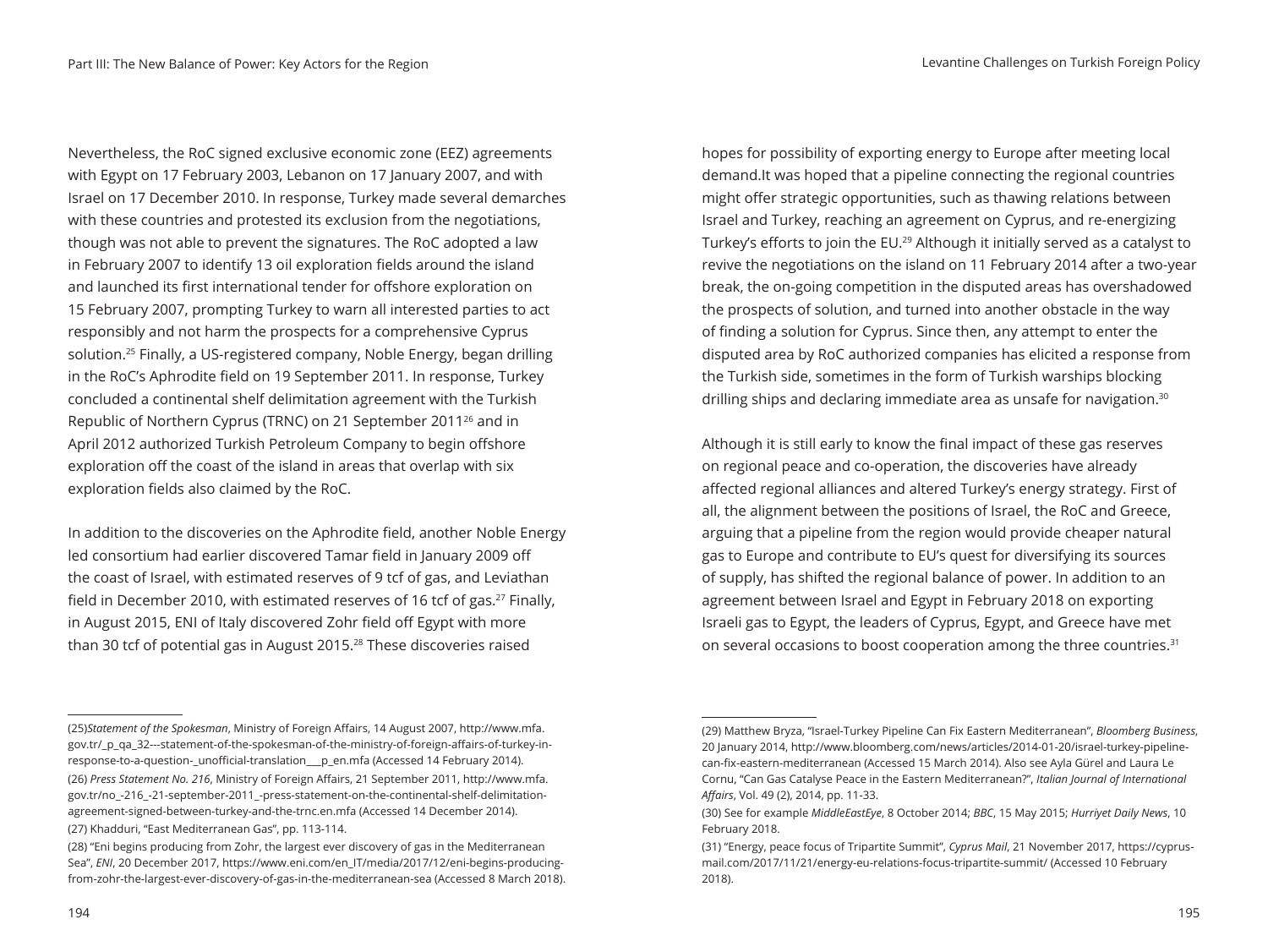This rapprochement would no doubt add a layer to the on-going dispute between Turkey, the RoC and TRNC over territorial waters and EEZs.

In terms of Turkey's energy strategy, the possibility of a new pipeline through Turkey to Europe would contribute to its goal of becoming an energy hub in the region. As Turkey is situated at the centre of the transport routes from Levant to Europe, it hopes that any gas from the Levant will pass through Turkey en route to Europe. The fact that these gas discoveries occurred at a time when Turkey's relations with Israel were deteriorating helped pave the way for the rapprochement between Israel, the RoC and Greece. Furthermore, the tension between Turkey and the RoC over exploration and drilling rights will likely to continue blocking any possibility that a pipeline will be built through Turkey anytime soon.32

#### **Outbreak of Arab Uprisings and Regional Instability**

The chain of events that triggered popular quests for good governance and better living conditions throughout the MENA at the end of 2010 has created serious challenges for the entire region, including Turkey. They also have effected Turkey's relations with the other countries in the region.

Turkey was unprepared for the momentous changes in the region when the uprisings began. During the previous decade, Turkey had successfully developed closer economic and political relationships with the existing ruling regimes. The uprisings disrupted these relationships. When confronted with a choice between supporting the regimes or emerging

opposition movements, Turkey faced a dilemma of 'ethics versus interest'.33 It soon became clear that supporting autocratic regimes could in the long run undermine Turkey's ambition for regional leadership, while providing support for the opposition would also jeopardize its interests in the long term if the expected change did not occur. This dilemma was evident early when Turkey came out with a strong support of the popular uprisings in Tunisia and Egypt, but was quite reluctant to support the opposition in Libya and Syria due to deeper economic and political involvement.

In Egypt, Turkey almost immediately welcomed the collapse of the regime and supported the interim government and then the subsequent government of President Mohammed Morsi. However, his ousting within a year as a result of a military coup adversely affected Turkey's position and the strong language used by Turkish leaders in their condemnation of the military takeover led to the expulsion of the Turkish Ambassador on 23 November 2013. In response, Turkey declared Egyptian Ambassador to Ankara *persona non-grata* and downgraded its diplomatic relations with Egypt.34 Since then, having taken a strong position against the military intervention, and despite various attempts to restore ties, Turkey failed to improve its relations with Egypt to its previous level.<sup>35</sup>

<sup>(32)</sup> Gareth M. Winrow, "The Southern Gas Corridor and Turkey's Role as an Energy Transit State and Energy Hub", *Insight Turkey*, Vol. 15 (1), 2013, p. 157.

<sup>(33)</sup> Öniş, "Turkey and the Arab Revolutions", p. 6.

<sup>(34)</sup> *Press Release No. 310*, Ministry of Foreign Affairs, 23 November 2013, http://www.mfa.gov. tr/no\_-310\_-23-november-2013\_-press-release-regarding-the-relations-between-turkey-andegypt.en.mfa (Accessed 14 December 2014).

<sup>(35)</sup> For instance, with the mediation attempt of Saudi Arabia, in which King Salman travelled to Ankara following his Cairo visit in April 2016, and as a result, Turkey invited Egyptian President Abdel Fattah el Sisi to Istanbul for the summit of the Organization for Islamic Conference in April 2016, though finally Egyptian Minister of Foreign Affairs Sameh Shoukry attended it on behalf of President Sisi. Moreover, the two countries' foreign ministers met during the Non-Aligned Movement Summit in Venezuela in September 2016. See *MiddleEastEye*, 17 October 2016; *Hurriyet Daily News*, 6 April 2016; *Daily News Egypt*, 19 May 2018.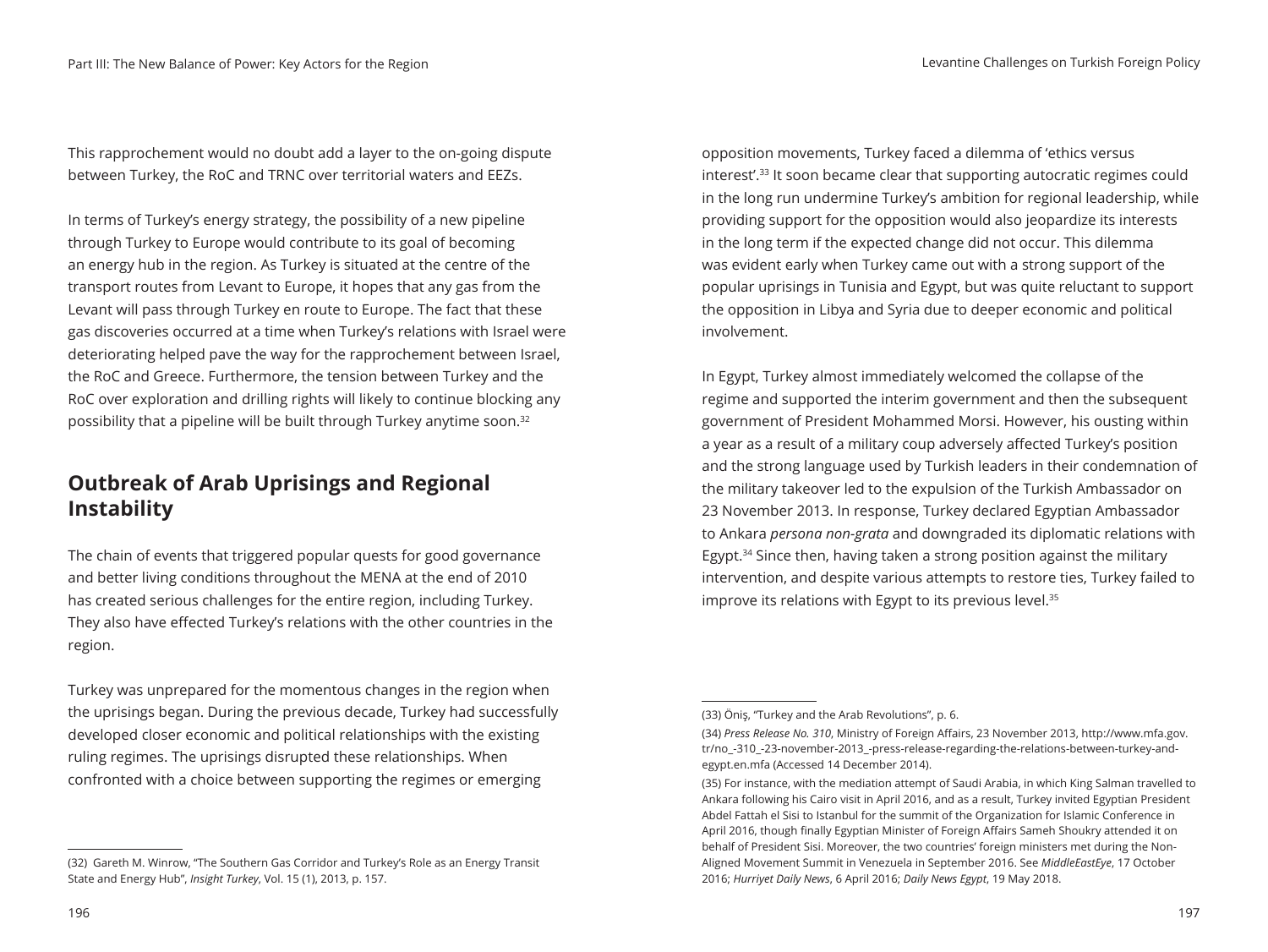In Libya, Turkey was initially cautious, mainly due to its economic interests. As the situation deteriorated, Turkey's top priority became the evacuation of the almost 25,000 Turkish workers residing in the country. At this point, Turkey did not support international intervention, with Prime Minister Erdoğan arguing that 'military intervention by NATO in Libya or any other country would be totally counter-productive' (*Reuters*, 14 March 2011). Yet after Turkey successfully evacuated its citizens (*Milliyet*, 2 March 2011) and the UN Security Council adopted resolution 1973 on 17 March, approving the creation of a 'no-fly zone' as well as authorizing member states to take 'all necessary measures' to protect civilians in Libya (UNSC, 2011), Turkey changed its position, and called for Gadhafi's resignation on 3 May. Turkey then supported the NATO operation with naval and air forces. (Shadid, 2011).

However, by far the most intricate challenge the Arab uprisings have created for Turkey was the unrest in Syria, which quickly metastasised into a civil war. The Syrian Civil War has become a litmus test for the JDP policies in the Levant in general. The fact that Syria shares an 899 km border with Turkey, with ethnic Kurds and Arabs living on both sides, and considering the chequered history of the relationship between the two countries, the government initially hesitated. Prime Minister Erdoğan had earlier believed that his personal rapport with Syrian President Bashar al-Assad, developed over a decade-long political and economic investment and cultivation of friendship, would provide him with a leverage to convince al-Assad to behave in such a way to ease tensions and avert the disturbances through reforms. However, the regime did not respond to the pleas and reacted with force when faced with popular demands.

When faced with an intractable autocratic regime in Damascus and what seemed to be a strong uprising in the north of the country, Turkey reversed its policy and started to support the opposition groups. It seemed that Turkey, having seen the regime changing capability of the earlier uprisings in Egypt, Tunisia, Libya, and Yemen, underestimated the

power of Assad regime in Syria. Turkey also may have underestimated the determination of outside powers, such as Russia and Iran, to support the regime in Syria.36 While Turkey initially tried to persuade the international community to launch an intervention, as it did in Libya, this time global actors were not willing to get involved. This would lead to a situation where Turkey found itself on the same side with Saudi Arabia and Qatar in aiding opposition groups, yet its inability to organize them into a workable alternative to the Assad regime contributed to the reluctance of other countries to get involved. Moreover, Turkey's active involvement in the Syrian crisis has created a rather negative narrative and has impacted its international image, with accusations that it pursued a sectarian foreign policy and supported radical Islamists associated with al-Qaeda.<sup>37</sup>

Humanitarian concerns related to the crisis have also become important, as Turkey has received more than 3.5 million refugees from Syria. Besides the obvious difficulties involved in caring for such large numbers of people, the border between the two countries has, at times, ceased to function and has allowed illicit movements of radical Islamists going to fight in Syria. Moreover, the threat level for Turkey in connection with radical groups operating in the region increased considerably after the rise of the Islamic State of Iraq and the Levant (ISIL) in 2011. The threat posed by such groups would continue to rise as northern Syria turned into a multi-front conundrum with fighting occurring between ISIL and Kurdish groups, between opposition groups and the al-Assad regime, and sometimes between ISIL and the opposition forces for control of areas near the Turkish border.

<sup>(36)</sup> Jonny Hogg and Tülay Karadeniz, "Assad's staying power leaves Turkey frustrated and exposed", *Reuters*, 27 May 2014, http://www.reuters.com/article/2014/05/27/us-syria-crisisturkey-idUSKBN0E710G20140527 (Accessed 15 December 2014).

<sup>(37)</sup> Seymour M. Hersh, "The Red Line and the Rat Line", *London Review of Books*, Vol. 36 (8), 2014, pp. 21-24.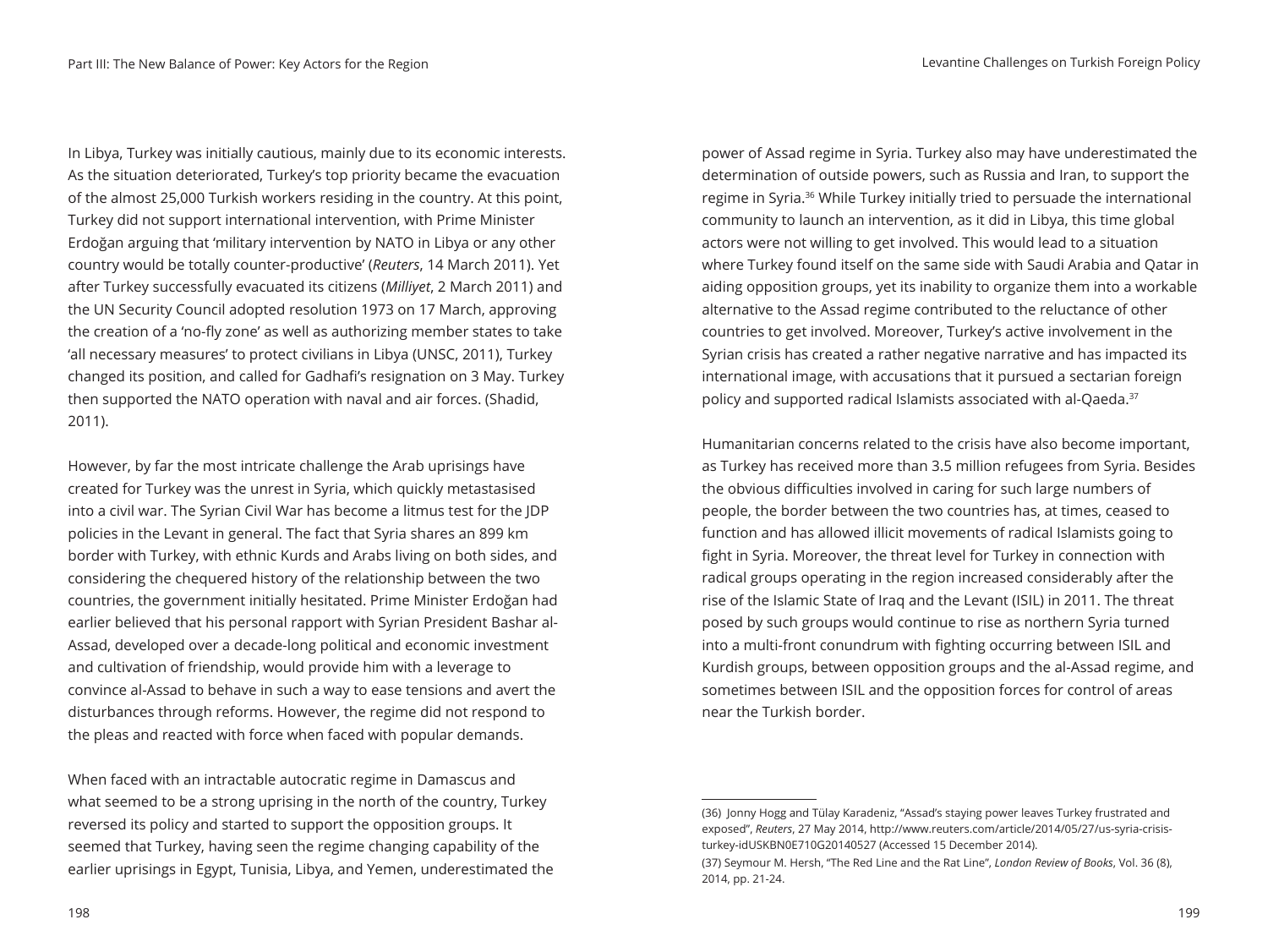The destructive impact of the conflict also extended into Turkey, as seen by the terrorist attacks in Reyhanlı (May 2013), Diyarbakır (June 2015), Suruç (July 2015), Ankara (October 2015), İstanbul (January and March 2016), and Gaziantep (August 2016) by ISIL-affiliated individuals. Moreover, when ISIL forces, coming out of Iraq and occupying a sizeable chunk of northern Syria, clashed with Kurdish groups over the control of the town of Ayn al-Arab (*Kobane* in Kurdish), Turkey found itself under heavy international pressure to assist the Kurds, while no other international actor was willing to send ground forces. Although Turkey eventually allowed support units of Iraqi Kurds to be deployed from northern Iraq through Turkish territory to Syria,<sup>38</sup> the fighting between Kurdish groups and ISIL would spark unrest inside Turkey in October 2014 when Turkey refused involvement on behalf of the Kurds.<sup>39</sup>

Furthermore, on 11 June 2014, after ISIL seized the city of Mosul in Iraq, it took 49 Turkish Consulate staff as hostages. In response, Turkey began to gradually align itself with the US-led coalition against ISIL. After months of negotiations, on 19 February 2015, Turkey and the US reached an agreement to 'train and equip' Syrian opposition forces. A few days after the agreement, Turkey conducted an operation inside Syria to evacuate the remains of Süleyman Shah, the supposed grandfather of the first Ottoman Sultan, and to rescue the soldiers guarding the tomb in order to avoid another hostage situation. This operation, along with the 'train and equip' agreement temporarily provided manoeuvring space for Turkey and intensified its contribution to the US-led coalition forces by allowing the use of İncirlik and Diyarbakır airbases in Turkey for the airstrikes against ISIL.

The intervention of Russia into the Syrian Civil War in late September 2015 on behalf of the al-Assad Regime also impacted Turkey's strategic interest in the region. Turkey's geopolitical positioning in Syria was weakened considerably thanks to Russia and Iran's support for Assad, as well as the substantial support provided by the US and Russia to Kurdish groups. Finally, Turkey's downing of a Russian fighter jet when it violated Turkish airspace on 24 November 2015 led to suspension of Turkish military flights over Syria. The thaw in Turkish-Russian relations after June 2016 would change the equation again,<sup>40</sup> allowing Turkish Air Force to return to Syrian theatre. Since then, Turkey has taken an active role in Syria through direct military operations, such as the *Euphrates Shield* operation from August 2016 to March 2017 and the *Olive Branch* from January 2018 to May 2018.

Similarly, when the US chose to cooperate with Kurdish groups on the ground against ISIL from Autumn 2015 onwards, Turkey's relations with the US became strained. In the end, as a result of the combination of factors such as regional dynamics, Turkey's threat perceptions, disagreements with its Western allies, as well as the thaw in Turkish-Russian relationship, Turkey's insistence on the removal of al-Assad has softened and Turkey has become an active member of the Russianled Astana process, which is paving the way for establishment of 'deconfliction zones' in parts of Syria.

In retrospect, it seems that Turkey made a number of miscalculations, over issues such as its own leverage in Syria, the endurance of the Syrian regime, the power of opposition forces, and the intentions of outside powers. Although it has gained some manoeuvring space following its *Euphrates Shield* and *Olive Branch* operations, this may not provide the

<sup>(38) &</sup>quot;Turkey to Let Iraqi Kurds Cross to Syria to Fight ISIS", *The New York Times*, 20 October 2014, https://www.nytimes.com/2014/10/21/world/middleeast/kobani-turkey-kurdish-fighters-syria. html (Accessed 10 December 2014).

<sup>(39)</sup> Murat Yetkin, "Control Issues in Ankara", *Hürriyet Daily News*, 11 October 2014, http://www. hurriyetdailynews.com/control-issues-in-ankara.aspx?pageID=449&nID=72829&NewsCatID=409 (Accessed 10 December 2014).

<sup>(40) &</sup>quot;Ankara-Moscow pivot: a new era begins", *DW*, 8 July 2016, http://www.dw.com/en/ankaramoscow-pivot-a-new-era-begins/a-19456985 (Accessed 10 May 2018).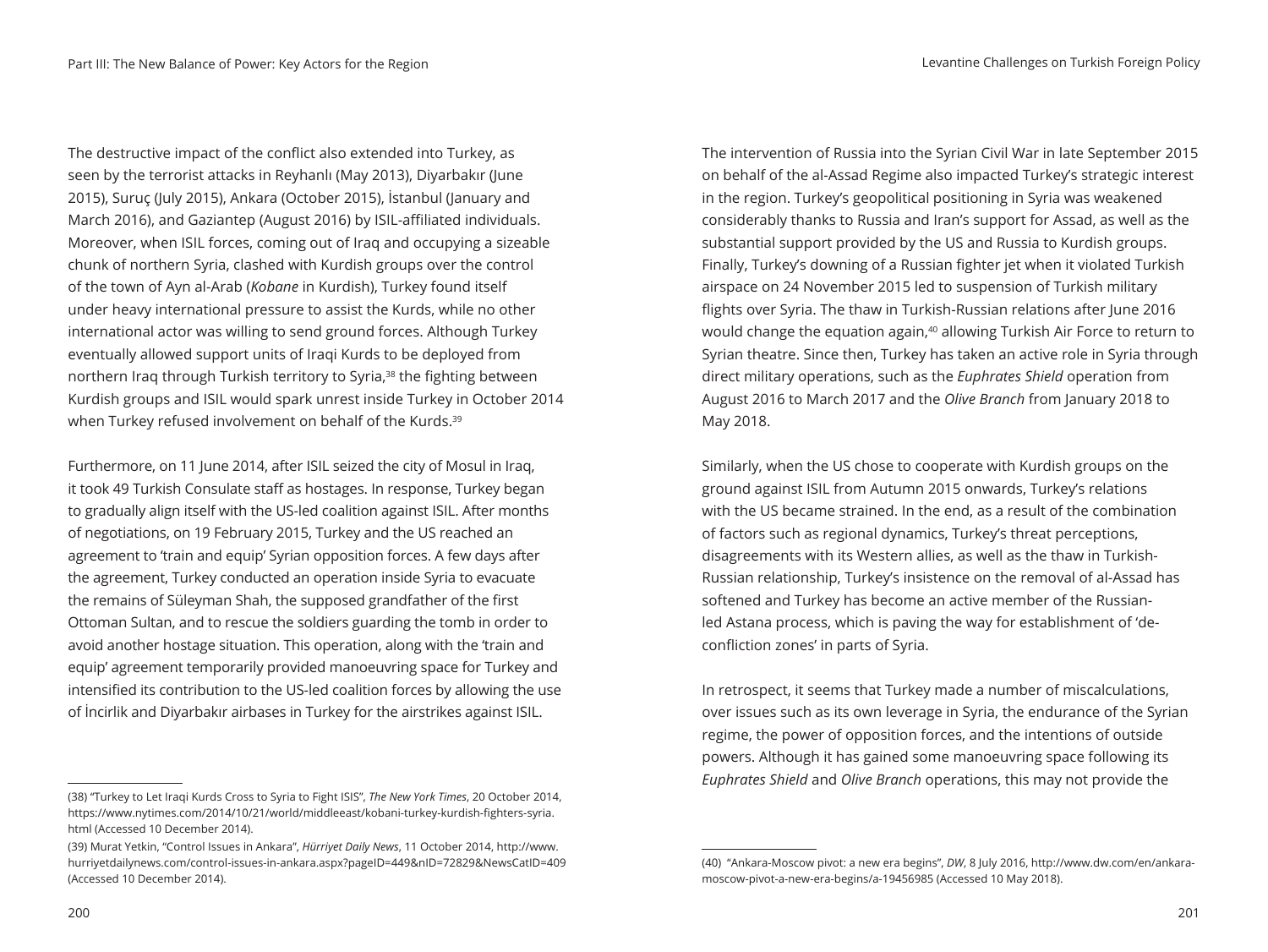results Turkey had initially hoped. Thus, the Syrian imbroglio has become quicksand for Turkey, erasing the progress it had made over the course 1990s and 2000s in improving its political and economic ties to the Levant.

#### **Changing Balance of Power**

The developments in the Levant over the last decade, i.e. the failure of Arab-Israeli peace process, the US invasion of Iraq, discovery of offshore hydrocarbons, the Arab uprisings, and the emergence of new players including non-state actors, have had a serious impact on the regional balance of power. In addition to regional countries, extra-regional powers, chief among them are the US and Russia, have been seeking to maintain and/or increase their influence throughout the region via military presence and political alignments. The US has had strategic advantages in the Levant since the days of the Cold War, and was able to consolidate its status after it ended.<sup>41</sup> In contrast, the military presence of the Soviet Union was almost eliminated after the end of the Cold War, and Russia has been trying to re-establish it presence in the region. The Syrian crisis has provided an opportunity for Russia to achieve that aim.<sup>42</sup>

At the same time, as Turkey's relations with Israel developed in the post-Cold War era, a Turkey-US-Israel triangle has emerged as one of the cornerstones of the US policy in the Levant.<sup>43</sup> The emergence of disagreements within the triangle and its changing geometry over the last decade, sometimes caused by independent moves from Turkey

and Israel clashing with US priorities, has affected both the US policy in the region and Turkey's position in the Levant.<sup>44</sup> The bilateral relations between the US and Turkey were severely damaged by the refusal of the Turkish Parliament in 2003, prior to the US invasion of Iraq, to grant permission to US troops to pass through Turkey en route to Iraq, and then the internment of Turkish soldiers in Sulaymania, in northern Iraq, by the US forces. The latter incident froze the relationship and led to rise of persistent anti-American sentiments in Turkey.45 Though tension between the two countries was eased somewhat after the election of President Barack Obama in 2008, the divergent policy lines remained, and has again deteriorated following the 16 July 2016 coup attempt in Turkey.<sup>46</sup>

Along the way, the rise of ISIL and its rapid advance in Iraq and Syria from summer 2014 onwards had created a dangerous security vacuum at the core of the region and induced a US-led coalition to begin airstrikes against the group in early August 2014. While the US hoped for Turkish military contribution to this effort, in addition to access to Turkey's İncirlik airbase, Turkey demurred, insisting that the coalition prioritize the removal of al-Assad and the creation of a buffer zone in northern Syria, and initially allowed İncirlik to be used only for logistical and humanitarian support. The alignment of positions between Turkey and the US took some time to achieve. The countries signed a protocol for the 'train-andequip' program of the Syrian opposition on 19 February 2015 and an agreement that allowed coalition forces to use of İncirlik and Diyarbakır airbases for airstrikes on 23 July 2015. Despite these agreements, the two

<sup>(41)</sup> Derek Lutterbeck and Georgij Engelbrecht, "The West and Russia in the Mediterranean: Towards a Renewed Rivalry?", *Mediterranean Politics,* Vol. 14 (3), 2009, p. 392. (42) Lutterbeck and Engelbrecht, "The West and Russia", p. 393.

<sup>(43)</sup> Another triangle that the US based its Levant policy has been the US-Egypt-Israel triangle. See Jon B. Alterman and Haim Malka, "Shifting Eastern Mediterranean Geometry", *The Washington Quarterly,* Vol. 35 (3), 2012, p. 111.

<sup>(44)</sup> Alterman and Malka, "Shifting Eastern Mediterranean Geometry", p. 118. (45) Füsun Türkmen, "Turkish-American Relations: A Challenging Transition", *Turkish Studies,* Vol. 10 (1), 2009, p. 123; Alan Makovsky, "U.S. Policy towards Turkey", Morton I. Abramowitz (ed.), *Turkey's Transformation and American Policy*, New York, The Century Foundation, 2000, p. 230. (46) Kostas Ifantis, "The US and Turkey in the fog of Regional Uncertainty", *Hellenic Observatory Papers on Greece and Southeast Europe,* No 73, 2013, p. 15; Tolga Tanış, "10 Soruda Darbe Sonrası Washington-Ankara İlişkileri", *Hürriyet*, 19 July 2016, http://www.hurriyet.com.tr/10 soruda-darbe-sonrasi-washington-ankara-iliskileri-40154897 (Accessed 22 August 2016).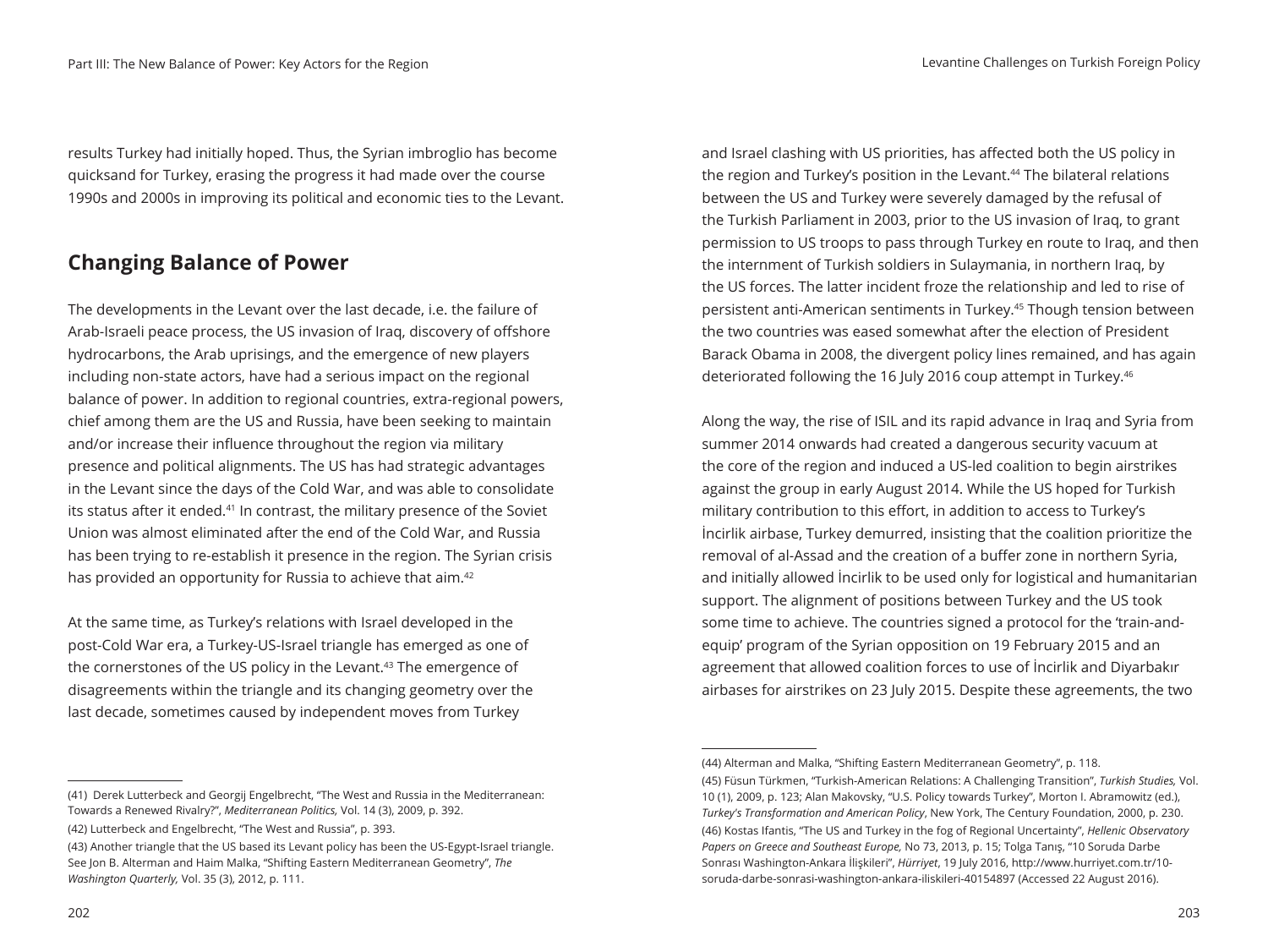countries' goals continue to diverge, especially concerning the priority of operations and the ideal final outcome.

Finally, the US cooperation with the PKK-affiliated PYD/YPG from Autumn 2015 onwards, which turned the Kurdish groups into de-facto US ground forces in its war against ISIL, would put the two allies at loggerheads.47 The US reliance on Kurdish groups in the region, in accordance with its 'no American boots on the ground' policy, has triggered Turkey's survival instinct as the country has been struggling with the terror challenge posed by the PKK since early 1980s. This fear of a an emboldened PKK, in addition to already existing ISIL threat, would motivate Turkey's two consecutive operations inside Syrian territory to fend developing PKKrelated threats in border areas.

The Turkey-Israel part of the triangle has also suffered heavily since 2010. After Israeli soldiers killed Turkish activists in the *Mavi Marmara*  raid, Turkey recalled its ambassador, cancelled joint military exercises, called for an emergency meeting of the UN Security Council, and, shortly after the release of the UN Palmer Report in September 2011, expelled Israel's ambassador. Despite several attempts to patch up relations, a gridlock remained until US President Obama brokered an apology from Israeli Prime Minister Benjamin Netanyahu to Prime Minister Erdoğan on 22 March 2013. The rapprochement between the two countries, though, had to wait the signing of an agreement on 26 June 2016 to normalize diplomatic relations.48 Since then, while political relations between the two countries have suffered from occasional flare-ups, economic cooperation has continued unabated.

204 205

The problems in the US-Turkey-Israeli triangle have naturally affected the decision making in the region. While Israel had previously closely allied with Turkey on many international issues, with the downturn in the relations, it moved to cultivate closer relations with Greece and the RoC in an attempt to transfer the region's newly discovered offshore energy resources to Europe, bypassing Turkey.49 But the realignment went beyond a simple cooperation to find a way to transfer regional riches. Thus, Israel and Greece conducted a joint military exercise in 2008, Israeli pilots were allowed to practice in Greek airspace, and the two countries signed a security cooperation agreement in 2011. The cooperation opened the way for Greece to attempt to fill the vacuum left by Turkey.<sup>50</sup>

As the US-Israel-Turkey triangle experienced troubles, Russia has been trying to increase its military presence in the Levant. While the military balance in the Levant favoured the West overwhelmingly, the handsoff policy of the Obama administration in Syria gave Russia a chance to return to the Middle Eastern to counter-balance western dominance in the region.51 Although Russia had been aligned with the Syrian regime since the outbreak of the crisis, supporting Syrian diplomatic manoeuvres and supplying the regime with arms, the active involvement of Russia in the conflict, first evident in its military build-up in September 2015, has changed the equilibrium not only in Syria but also in the wider region. Intense Russian airstrikes halted the advance of both rebel groups and ISIL forces and eventually strengthened the regime. Furthermore, Turkey's downing of a Russian jet in November 2015 provided Russia with an opportunity to reinforce its forces with missiles and an additional

<sup>(47)</sup> Mustafa Aydın, "Operation Olive Branch", *Hürriyet Daily News*, 25 January 2018, http://www. hurriyetdailynews.com/opinion/mustafa-aydin/operation-olive-branch-126248 (Accessed 9 April 2018).

<sup>(48) &</sup>quot;Turkey, Israel Sign Deal to Normalize Diplomatic Relations", *NBC News*, 28 June 2016, https://www.nbcnews.com/news/world/turkey-israel-sign-deal-normalize-diplomaticrelations-n600186 (Accessed 9 April 2018).

<sup>(49)</sup> Oğurlu, "Rising Tensions in the Eastern Mediterranean", p. 6.

<sup>(50)</sup> Meliha Benli Altunışık, "The Eastern Mediterranean: Back to Power Politics", *Hürriyet Daily News*, 8 October 2011, http://www.hurriyetdailynews.com/default.aspx?pageid=438&n=theeastern-mediterranean-back-to-power-politics-2011-09-08 (Accessed 4 Feburary 2014); Oğurlu, "Rising Tensions in the Eastern Mediterranean", p. 7.

<sup>(51)</sup> Lutterbeck and Engelbrecht, "The West and Russia", p. 394.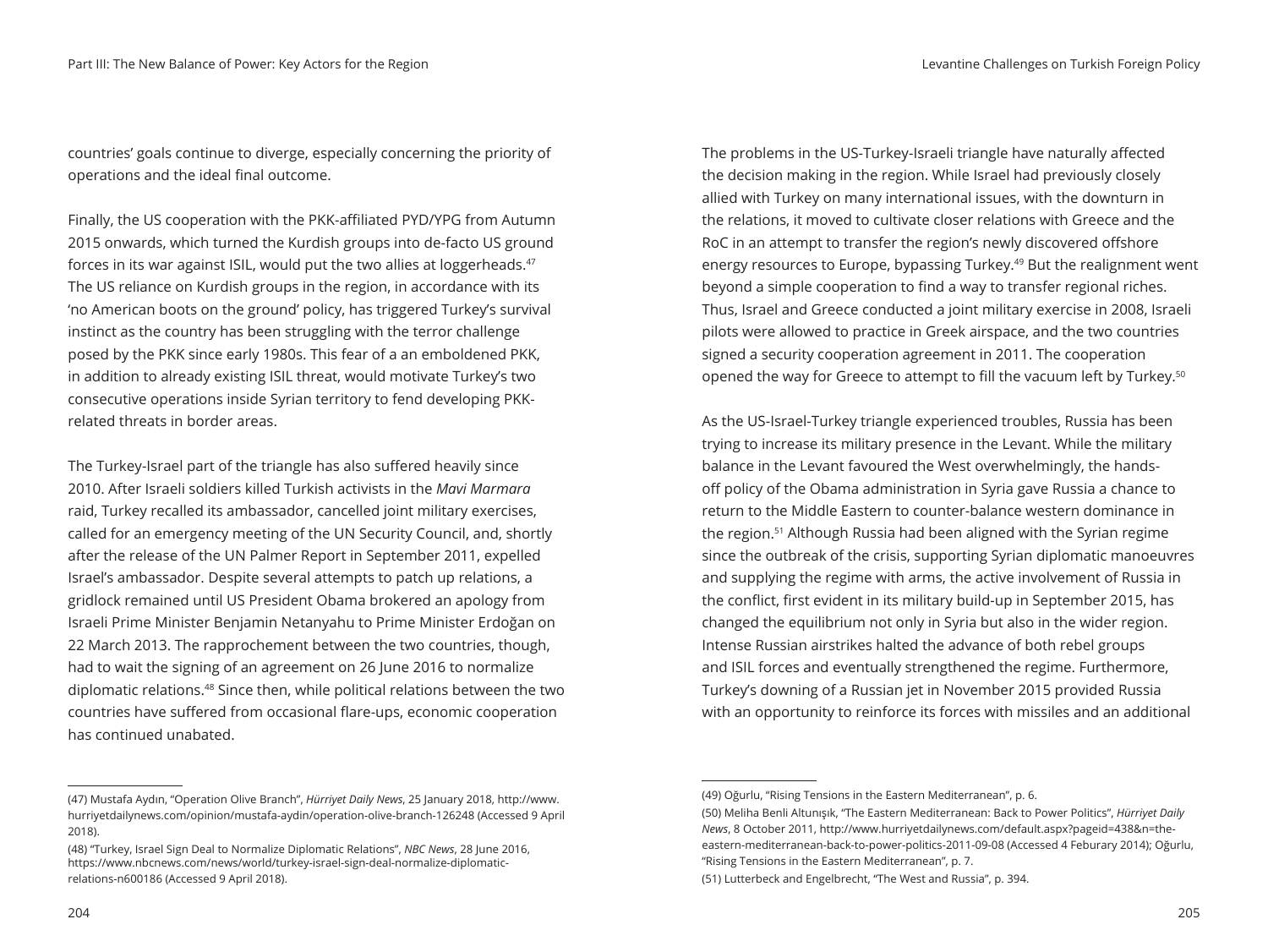airbase in Hmeimim. While its military presence and initiatives in Syria have provided Moscow a permanent foothold in the Levant, its pragmatic partnerships have also enhanced Russia's global posture.52

In the energy arena, too, Russia has tried to create an area of influence in the region by supporting the arguments of the RoC over exploration and licensing rights, as well as its unilateral declaration of EEZ. As a result, the Russian firm Novatek was among the companies bidding for the exploration licenses in the RoC's second tender in May 2012.<sup>53</sup>

The emergence of new non-state actors, such as ISIL, has also affected regional politics. The combined effect of the Arab uprisings, the withdrawal of US troops from Iraq, the sectarian policies of the then Iraqi Prime Minister Nouri al-Maliki, and the civil war in Syria have all facilitated the emergence of ISIL as a key player. While several moves in different parts of the region by ISIL militants revealed its capacity to threaten wider regional and global security, organizing a suitable ground force to fight against it proved difficult and would eventually strengthen the role of Kurdish groups in northern Syria, providing them with leverage in the region. The involvement of other regional actors such as Iran and Saudi Arabia with their sectarian views has also complicated the regional politics. While the US-led international coalition's operations against ISIL both in Iraq and Syria have steadily weakened its position in the region, the continuing political instability of the region creates a fruitful space for the emergence of new non-state actors, affecting the policymaking abilities of all of the countries in the region.

#### **Conclusion**

Turkey's relations with the Levant started to develop in late 1990s and have improved significantly during successive JDP governments. The political transformation of the country and the emergence of new business communities, eager to operate in the region, have supported such change. As a result, the government developed innovative tools such as visa-liberalization, conflict mediation, jointly established industrial zones, free trade areas, and joint cabinet meetings to develop Turkey's relations with the region.

However, the emergence of new challenges following the Arab uprisings has limited Turkey's reach in the Levant. While the increased instability in the region affected Turkey's political relations with the countries of the Levant, sustained crises have also undermined its economic relationships. In the wake of the popular uprisings in the region, Turkey, despite its initial confusion, took the side of the masses against the existing regimes. However, as popular uprisings finally failed to gain the upper hand, especially in Egypt and Syria, Turkey's activism during the Arab uprisings has since led to weakening of Turkey's position in the Levant.

Moreover, Turkey's attraction to local populations and the countries had mainly stemmed from its democratic features and close relationship with the EU. As its democratic credentials increasingly came under suspicion in recent years and its relationship with the EU undermined, Turkey's appeal and leverage in the region has weakened. So much so that Turkey's political relations today with the Levant countries are not even as strong as the pre-Arab uprisings era, with the country maintaining only a decreased diplomatic representation in Syria, Egypt, and Israel. This diplomatic and political disconnect has undermined Turkey's economic connections as well. Under such conditions, while its geographic position at the centre of transportation routes for the region's recently discovered

<sup>(52)</sup> Mustafa Aydın, "Putin Reloded", *Hürriyet Daily News*, 8 March 2018, http://www. hurriyetdailynews.com/opinion/mustafa-aydin/putin-reloaded-128401 (Accessed 20 May 2018). (53) Mehmet Öğütçü, "Rivalry in the Eastern Mediterranean: The Turkish Dimension", *Mediterranean Policy Program*, Washington D.C., German Marshall Fund, 2012, p. 4.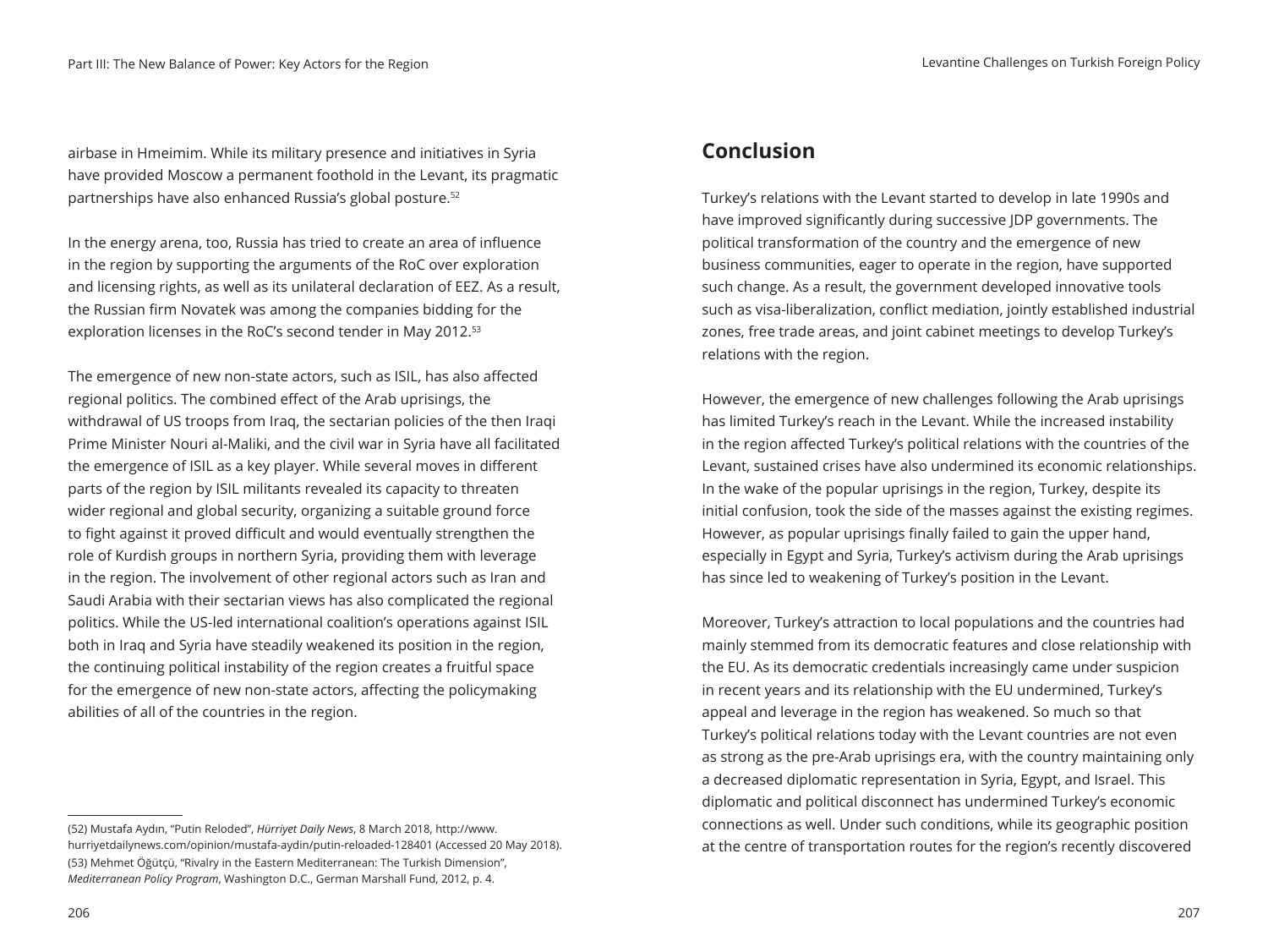off-shore natural resources might in the future assist Turkey in its ambition to become an energy hub in the Eastern Mediterranean, existing tensions with the regional countries hinder the realization of this goal. It is clear that, in order to affect regional developments to favour its longterm interests, Turkey needs to recalibrate its disorganised policies in the Levant.

#### **References**

Alterman, Jon B. and Haim Malka, "Shifting Eastern Mediterranean Geometry", *The Washington Quarterly,* Vol. 35 (3), 2012, pp. 111-125.

"Assessment of Undiscovered Oil and Gas Resources of the Levant Basin Province, Eastern Mediterranean", *U.S. Geological Survey*, March 2010, http://pubs.usgs.gov/ fs/2010/3014/pdf/FS10-3014.pdf (Accessed 12 February 2014).

Aydın, Mustafa, "Twenty Years Before, Twenty Years After: Turkish Foreign Policy at the Threshold of the 21st Century", in Tareq Y. Ismael and Mustafa Aydın (eds.), *Turkey's Foreign Policy in the 21st Century: A Changing Role in World Politics*, New York, Ashgate, 2003, pp. 3-24.

Aydın, Mustafa and Damla Aras, "Political Conditionality of Economic Relations Between Paternalist States: Turkey's Interaction with Iran, Iraq, and Syria", *Arab Studies Quarterly*, Vol. 27 (1-2), 2005, pp. 21-43.

Aydın, Mustafa and Sinem Akgül Açıkmeşe, "Europeanization through EU Conditionality: Understanding the New Era in Turkish Foreign Policy", *Journal of Southern Europe and the Balkans,* Vol. 9 (3), 2007, pp. 263-274.

Aytürk, İlker, "The Coming of an Ice Age? Turkish-Israeli Relations Since 2002", *Turkish Studies,* Vol. 12 (4), 2011, pp. 675-687.

Benli Altunışık, Meliha, "Turkey's Changing Middle East Policy", *UNISCI Discussion Papers,* No 23, 2010, pp. 149-162.

Benli Altunışık, Meliha, "Turkey as a 'Mediterranean Power'", in Meliha Benli Altunışık, Kemal Kirişci and Nathalie Tocci (eds.), *Turkey: Reluctant Mediterranean Power,* Washington D.C., German Marshall Fund, 2011, pp. 5-20.

Benli Altunışık, Meliha and Özlem Tür, "From Distant Neighbours to Partners? Changing Syrian-Turkish Relations", *Security Dialogue,* Vol. 37 (2), 2006, pp. 229-248.

Benli Altunışık, Meliha and Esra Çuhadar, "Turkey's Search for a Third Party Role in Arab–Israeli Conflicts: A Neutral Facilitator or a Principal Power Mediator?", *Mediterranean Politics*, Vol. 15 (3), 2010, pp. 371-392.

Cizre, Ümit. "The Anatomy of the Turkish Military's Political Autonomy", *Comparative Politics*, Vol. 29 (2), 1997, pp. 151-166.

Davutoğlu, Ahmet, *Stratejik Derinlik* [The Strategic Depth], İstanbul, Küre, 2001.

Davutoğlu, Ahmet, "Turkey's Foreign Policy Vision: An Assessment of 2007", *Insight Turkey,* Vol. 10 (1), 2008, p. 77-96.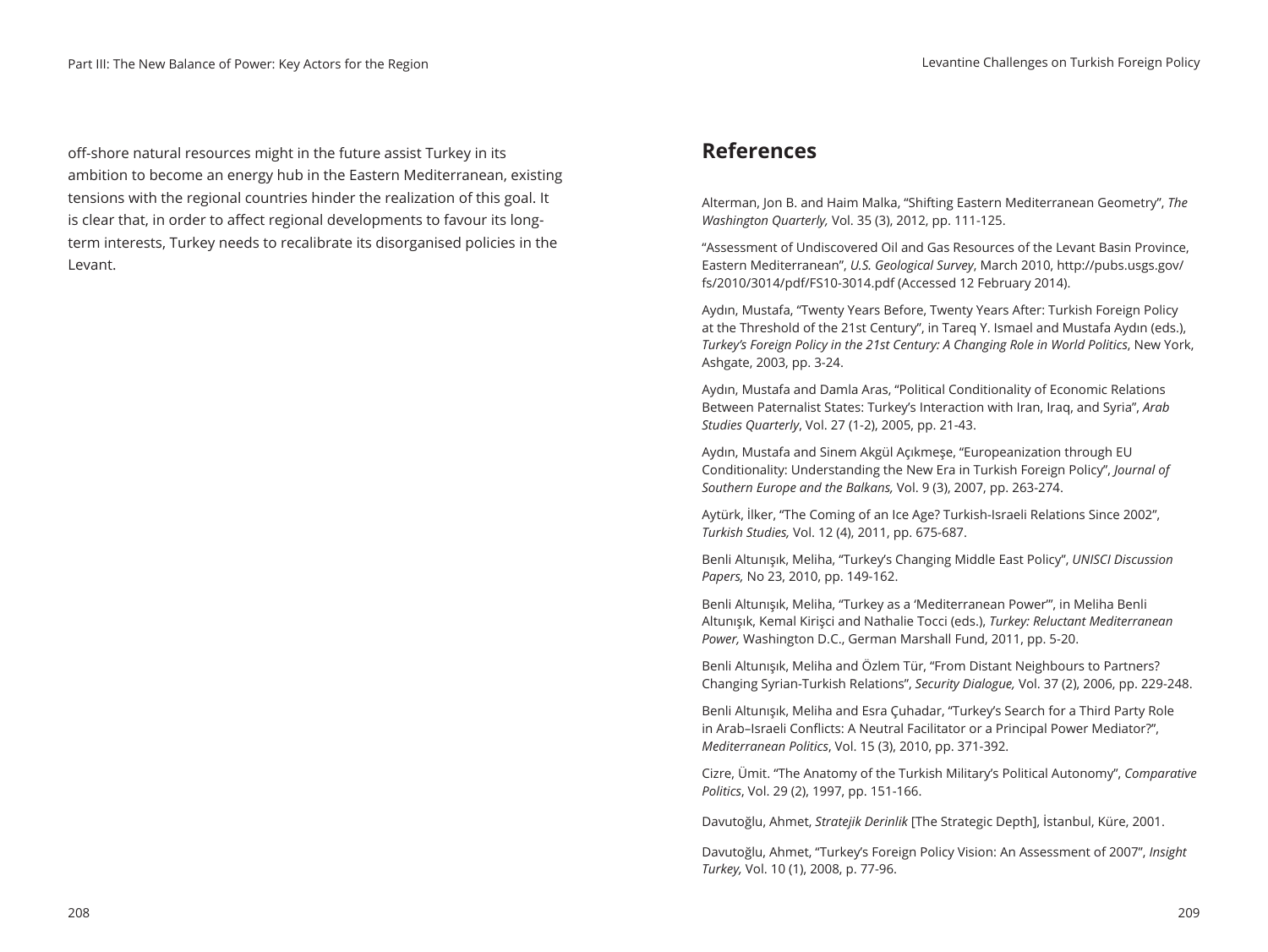Davutoğlu, Ahmet, "Principles of Turkish Foreign Policy", Speech at SETA Foundation Washington D.C. Branch, 8 December 2009.

Davutoğlu, Ahmet, "Perspectives on Turkish Foreign Policy", Speech at the Brookings Institution, 29 November 2010, Washington D.C.

Ediger, Volkan Ş., Balkan Devlen and Deniz Bingöl McDonald, "Levant'ta Büyük Oyun: Doğu Akdeniz'in Enerji Jeopolitiği [Great Game in Levant: Energy Geopolitics of the Eastern Mediterranean], *Uluslararası İlişkiler,* Vol. 9 (33), pp. 73-92.

"Eni begins producing from Zohr, the largest ever discovery of gas in the Mediterranean Sea", *ENI*, 20 December 2017, https://www.eni.com/en\_IT/ media/2017/12/eni-begins-producing-from-zohr-the-largest-ever-discovery-of-gasin-the-mediterranean-sea (Accessed 8 March 2018).

"Gaza and Strains in Israeli-Turkish Relations", *Council on Foreign Relations*, 19 January 2010, https://www.cfr.org/interview/gaza-and-strains-israeli-turkishrelations (Accessed 15 December 2017).

Gürel, Ayla and Laura Le Cornu, "Can Gas Catalyse Peace in the Eastern Mediterranean?", *Italian Journal of International Affairs*, Vol. 49 (2), 2014, pp. 11-33.

Hersh, Seymour M., "The Red Line and the Rat Line", *London Review of Books*, Vol. 36 (8), 2014, pp. 21-24.

Ifantis, Kostas. "The US and Turkey in the fog of Regional Uncertainty", *Hellenic Observatory Papers on Greece and Southeast Europe,* No 73, 2013, pp. 1-36.

Karaosmanoğlu, Ali L., "Transformation of Turkey's Civil-Military Relations Culture and International Environment", *Turkish Studies*, Vol. 12 (2), 2011, pp. 253-264.

Khadduri, Walid, "East Mediterranean Gas: Opportunities and Challenges", *Mediterranean Politics,* Vol. 17 (1), 2012, pp. 111-117.

Kirişci, Kemal, "The Transformation of Turkish Foreign Policy: The Rise of the Trading State", *New Perspectives on Turkey,* No 40, 2009, pp. 29-57.

Kirişci, Kemal, "Comparing the Neighbourhood Policies of Turkey and the EU in the Mediterranean", in Meliha Benli Altunışık, Kemal Kirişci and Nathalie Tocci (eds.), *Turkey: Reluctant Mediterranean Power,* Washington D.C., German Marshall Fund, 2011, pp. 21-44.

Kirişci, Kemal, "Arab Uprisings and Completing Turkey's Regional Integration: Challenges and Opportunities for US-Turkish Relations", *Journal of Balkan and Near Eastern Studies,* Vol. 15 (2), 2013, pp. 189-205.

Kutlay, Mustafa, "Economy as the 'Practical Hand' of 'New Turkish Foreign Policy': A Political Economy Explanation", *Insight Turkey,* Vol. 13 (1), 2011, pp. 67-88.

Lutterbeck, Derek and Georgij Engelbrecht, "The West and Russia in the Mediterranean: Towards a Renewed Rivalry?", *Mediterranean Politics,* Vol. 14 (3), 2009, pp. 385-406.

Makovsky, Alan, "U.S. Policy towards Turkey", in Morton I. Abramowitz (ed.), *Turkey's Transformation and American Policy*, New York, The Century Foundation, 2000, pp. 219-266.

Oğurlu, Ebru, "Rising Tensions in the Eastern Mediterranean: Implications for Turkish Foreign Policy", *Instituto Affari Internazionali Working Paper*, No 1204, 2012, pp. 1-15.

Öğütçü, Mehmet, "Rivalry in the Eastern Mediterranean: The Turkish Dimension", *Mediterranean Policy Program*, Washington D.C., German Marshall Fund, 2012, pp. 1-6.

Öniş, Ziya. "Turkey and the Arab Revolutions: Boundaries of Regional Power Influence in a Turbulent Middle East", *Mediterranean Politics*, Vol. 19 (2), 2014, pp. 1-17.

Özcan, Gencer. "Facing its Waterloo in Diplomacy: Turkey's Military in Foreign Policy-Making Process", *New Perspectives on Turkey*, No 40, 2009, pp. 83-102.

*Press Release No 310*, Ministry of Foreign Affairs, 23 November 2013, http://www. mfa.gov.tr/no\_-310\_-23-november-2013\_-press-release-regarding-the-relationsbetween-turkey-and-egypt.en.mfa (Accessed 14 December 2014).

*Press Statement No 216*, Ministry of Foreign Affairs, 21 September 2011, http://www. mfa.gov.tr/no\_-216\_-21-september-2011\_-press-statement-on-the-continental-shelfdelimitation-agreement-signed-between-turkey-and-the-trnc.en.mfa (Accessed 14 December 2014).

*Statement of the Spokesman*, Ministry of Foreign Affairs, 14 August 2007, http://www. mfa.gov.tr/\_p\_qa\_32---statement-of-the-spokesman-of-the-ministry-of-foreignaffairs-of-turkey-in-response-to-a-question-\_unofficial-translation\_\_\_p\_en.mfa (Accessed 14 February 2014).

Turan, İlter, "Turkey and the Mediterranean: Balancing Geopolitics and Geo-Economics", *German Marshall Fund Mediterranean Policy Program Policy Brief*, 2011, pp. 1-6.

Tür, Özlem, "Economic Relations with the Middle East Under the AKP-Trade, Business Community and Reintegration with Neighbouring Zones", *Turkish Studies,*  Vol. 12 (4), 2011, pp. 589-602.